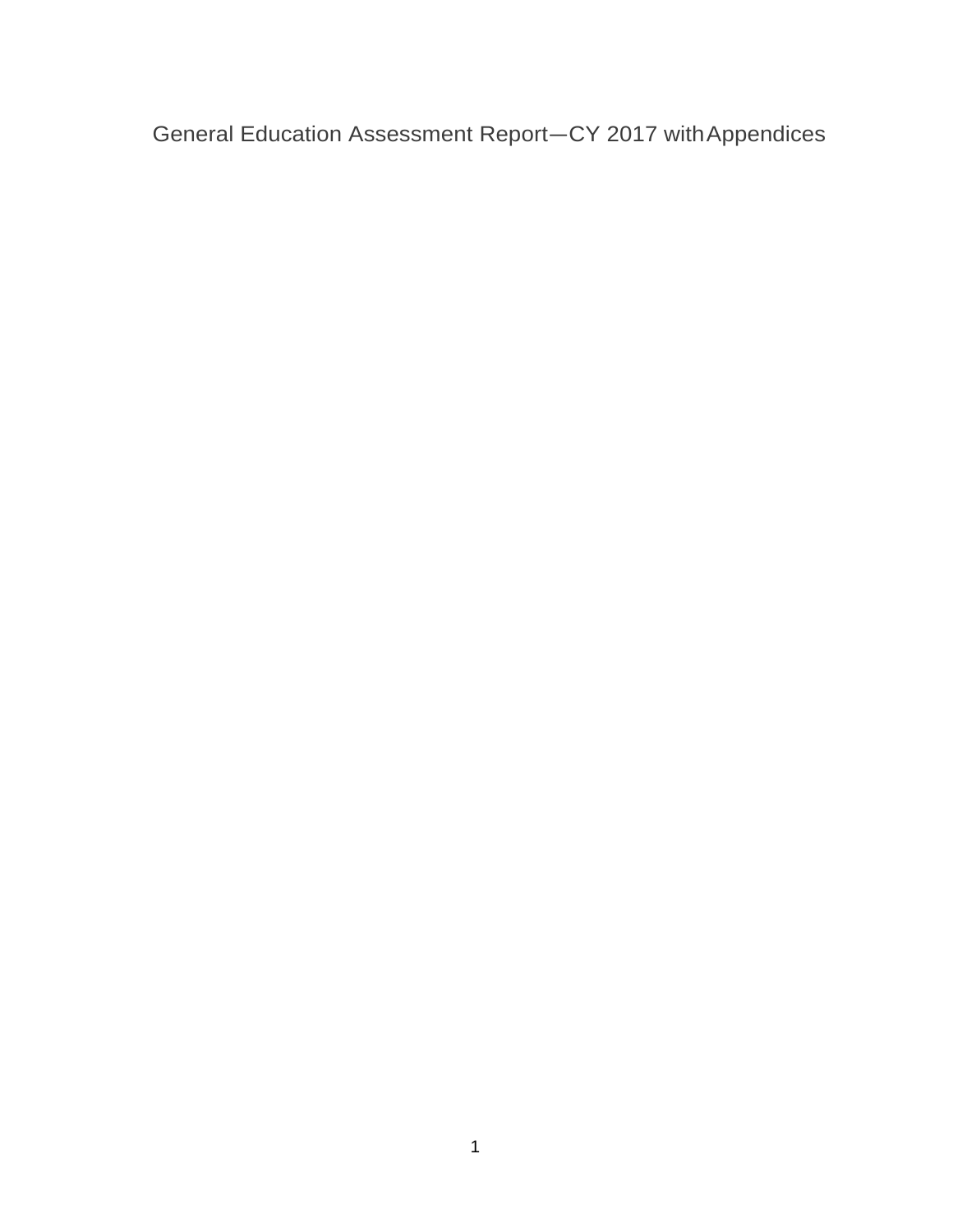# Table of Contents

| <b>Summary Report</b>                                         | З  |
|---------------------------------------------------------------|----|
| Appendix 1—Exemplary Reports                                  | 5  |
| <b>ART 250</b><br>ECO 330<br><b>MUS 329</b><br><b>THT 365</b> |    |
| Appendix 2-Insights                                           | 23 |
| Appendix 2—Rubric                                             |    |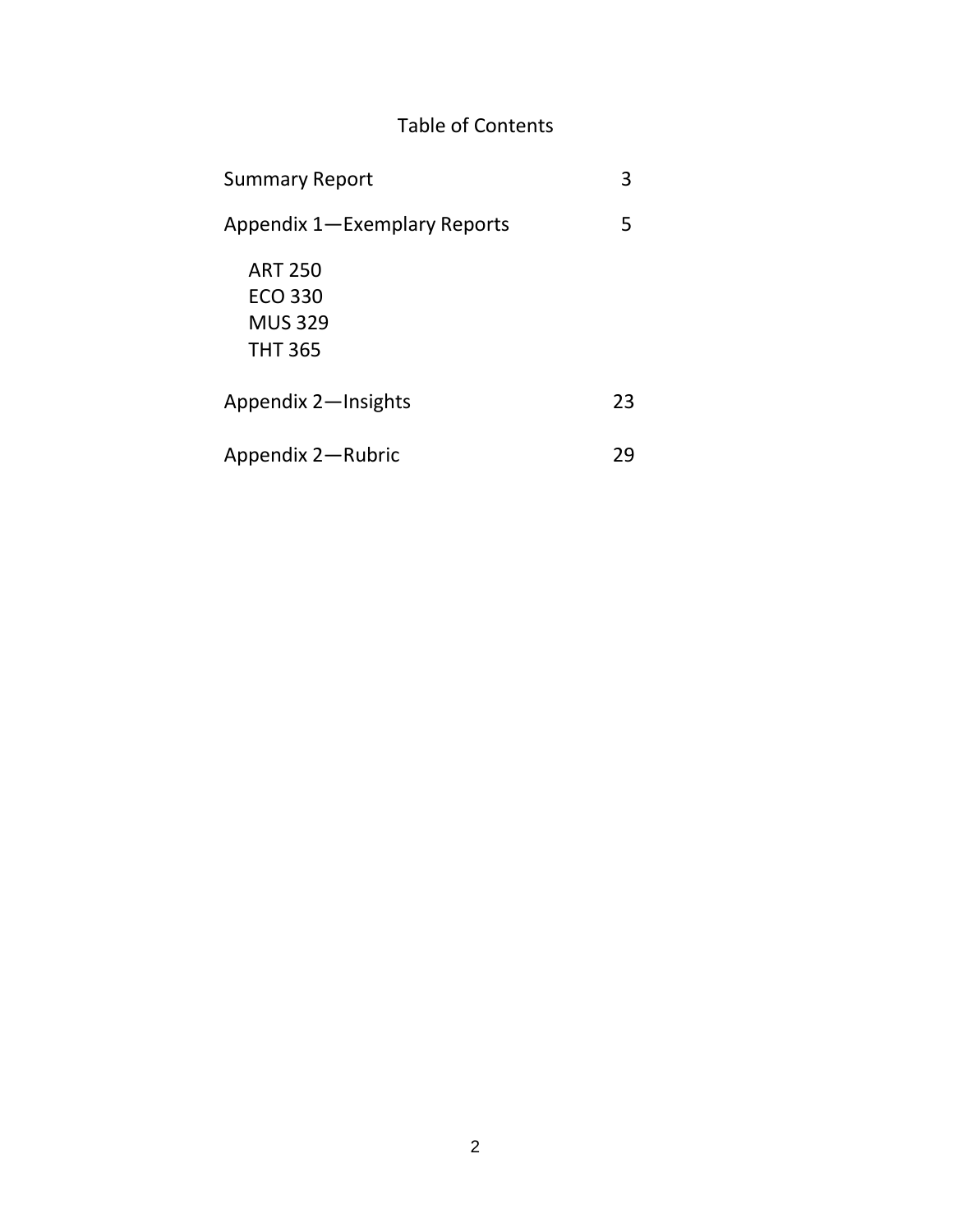### General Education Assessment Summary Report—CY 2017

Strange though it might seem, we begin the CY 2017 General Education assessment summary report with the previous year's offering. The penultimate move made in the CY 2016 report's opening section reminded all not to lose sight of succession. New chairs, new directors, and new assessment coordinators need the guidance of their predecessors in order to be in the best position to let their faculty know what is expected of them. In the hurly-burly of transition general education and assessment of student learning in your general education courses can get lost, and as a result departments and programs can be left scrambling to gather and assess student work. While this was not the case for the majority of departments and programs participating in the CY 2017 general education assessment, it bears emphasizing that you need to be sure that your take-off checklist includes time spent going over the role your department and program plays in general education assessment.

Whether in a time of leadership transition or no, a conversation with your colleagues concerning how you can fold general education assessment into your department or program self-study is well worth having. As noted in the CY 2016 report, one obvious instance would be when Critical Thinking, infused in each major, comes up in the general education cycle of assessment. Other possibilities occur, particularly for those majors infusing Computer and Information Literacy in their own courses rather than via a cognate offered by another department and for those of you offering a majors-only F section of a course that is required of your majors and approved in a general education category. Regarding the first possibility, remember that Computer and Information Literacy is being assessed in the CY 2018 cycle; the data gathered and the insights gained from its analysis should fold into your department or program self-study.

From big picture to particulars concerning assessment of student learning in general education courses and assessment of same then, if you will.

More than anything else, be sure that the sections of the report cohere. Let articulation be your watchword. Day in and day out, you and your colleagues make clear your commitment to teaching and learning. You and your colleagues take care in the classroom and out, you think about what is working and what is not. You refine your pedagogy so that your students will benefit. A finely articulated assessment report can serve as a touchstone and touchwood for your individual and collective efforts.

Regarding sample size of student work, in the vast majority of cases a fine job was done. Most everyone had the appropriate minimum sample size: that is to say, work from all students in a section with 10 or fewer students, work from 10 students in a section with between 11 and 50 students, and work from at least 20% of the students in a section with more than fifty students enrolled. It bears repeating, too, that work needs to be gathered and assessed from studentsin every section of an approved general education course offering in the assessment cycle in question. Kudos to those departments and programs that figured out ways to assess the work of all students taking a particular general education course.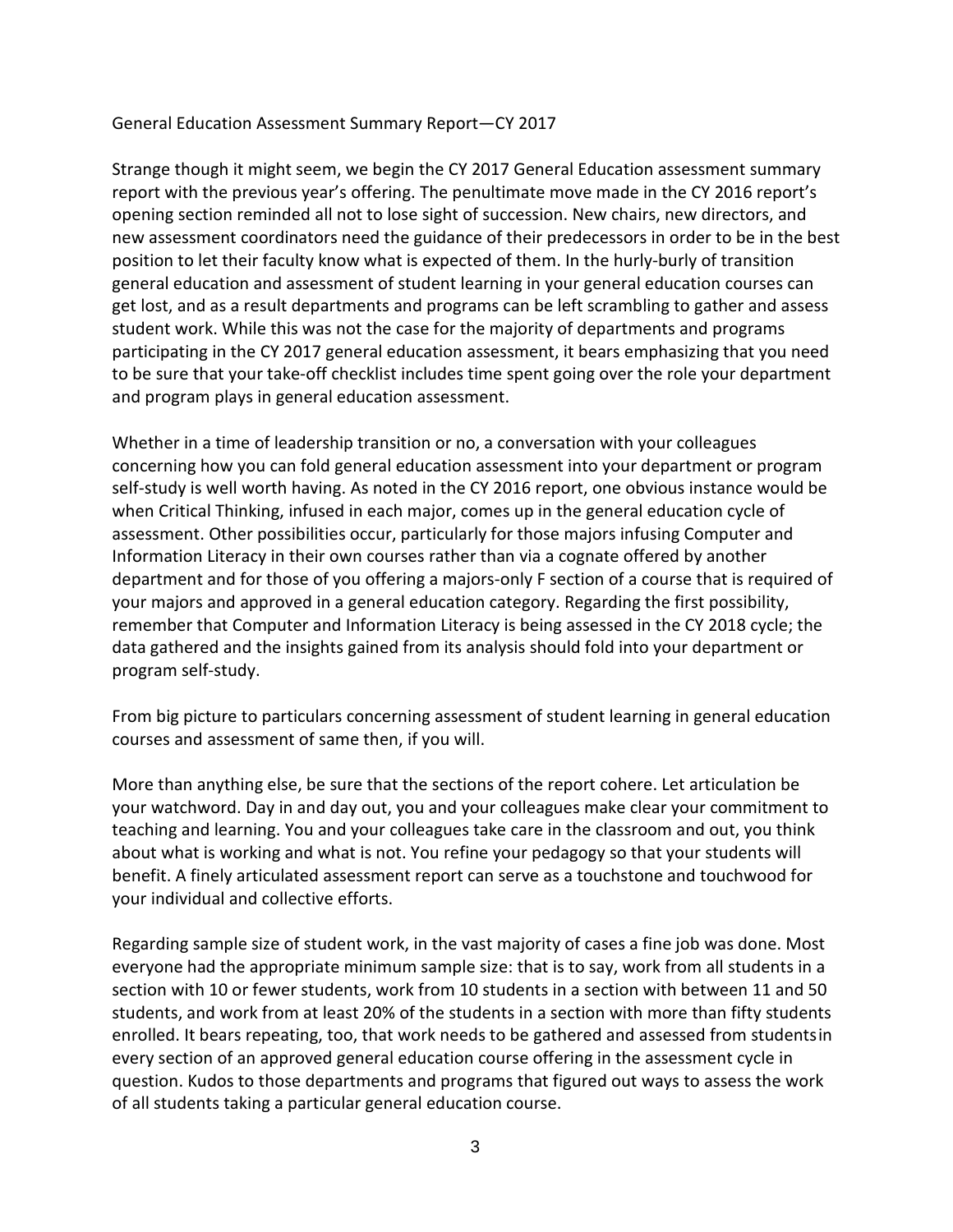As noted in the CY 2016 summary report, the strongest analysis of results sections were those that were sure to speak to each learning outcome in the category and address both strengths and weaknesses in the student work being assessed. Once again, as noted in the CY 2016 summary report, please be sure to do more than simply repeat or rephrase the data section. Use the results section to provide detail concerning the data that will help you determine what actions need to be taken, if any. That is, capture in the analysis section the gist of your thinking and discussion of the student work you reviewed.

The strongest action sections were marked by clearly articulated steps to be taken in light of what the assessment revealed, if any, and the relationship between those steps and the learning outcome(s) in question. Here too it bears repeating something noted in the CY 2016 assessment report: use the action section to articulate the steps you and your colleagues plan to take to help position students so that their work can move from meeting to exceeding as well as from not meeting or approaching to meeting.

Shifting the frame a bit while staying still with what the assessment reports revealed, a number of the reports in the World Awareness category indicated that student work was coming shy of the mark one expects hit when it comes to what might be called the domain or ways of knowing learning outcomes: that is, fine and performing arts, humanities, natural sciences, and social and behavioral sciences. Those reports tended to offer concrete steps of how to address the matter, to be sure, but here is an example of how departments and programs can use the advice section to indicate what they do that helps position the students to do well in all the learning outcomes in the World Awareness category.

As always, the Assessment Advisory Committee and the General Education Council has work to do in light of what the assessment revealed. The rubric used to take the measure of your reports will be examined in order to make sure that it is doing what we want it to do. The same holds for the assessment report form itself. Specifically, we will be discussing whether or not to return percentages to each group of the results field—not meeting, approaching, meeting, exceeding—while keeping the raw number for each group. We will also be thinking about the analysis section of the form and determining whether or not a single field is being asked to do too much heavy lifting. In the both cases, we'll be keen to get your input at the General Education Assessment Retreat in May.

About the last, the retreat will be 16 May at the Rice Creek Field Station. More details to follow, of course, but plan to spend the morning discussing what has been learned and how we are doing—bookended by a morning nosh and lunch of course.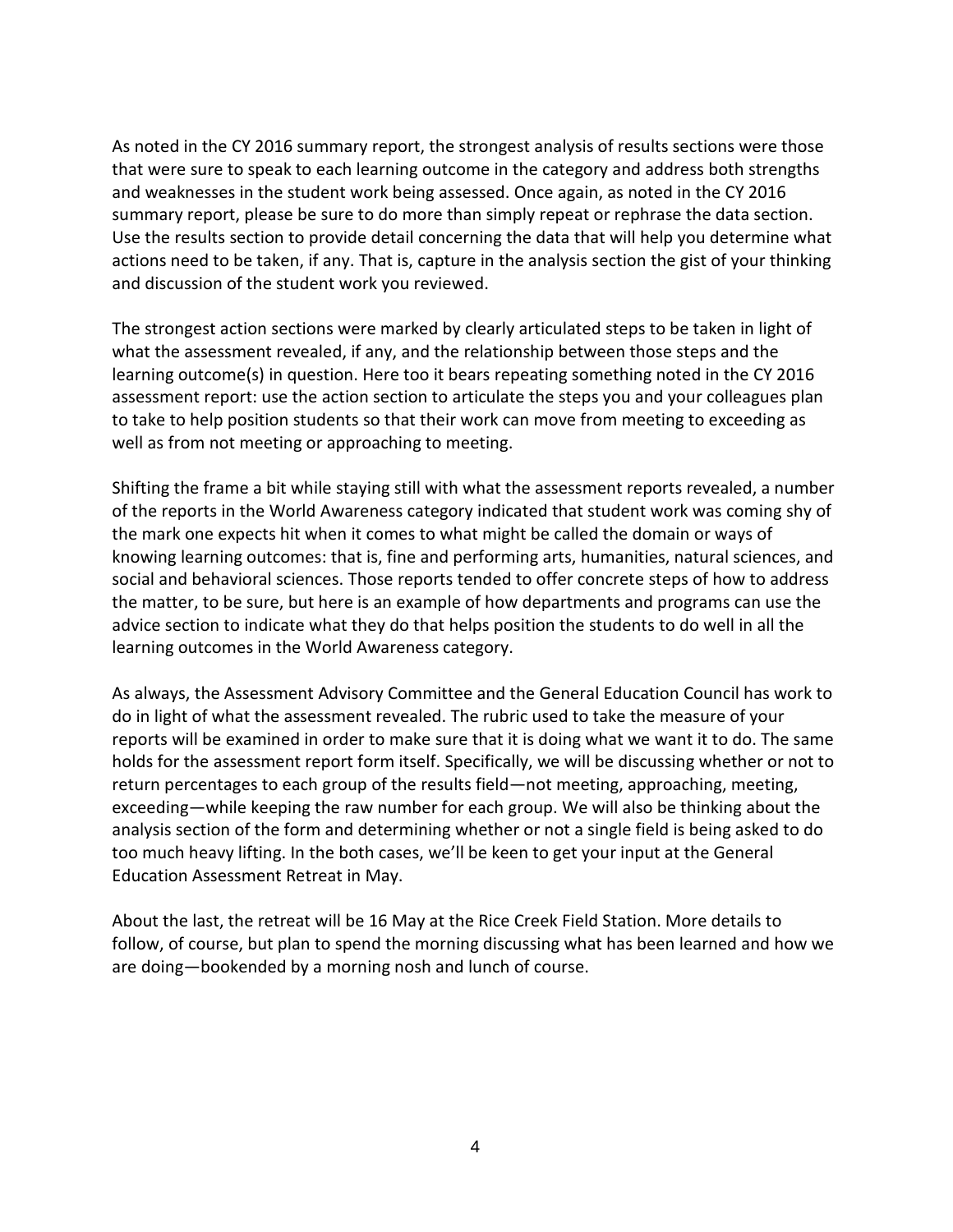# Appendix 1—Exemplary Reports

<span id="page-4-0"></span>Here we include examples of reports from Art, Economics, Music, and Theatre.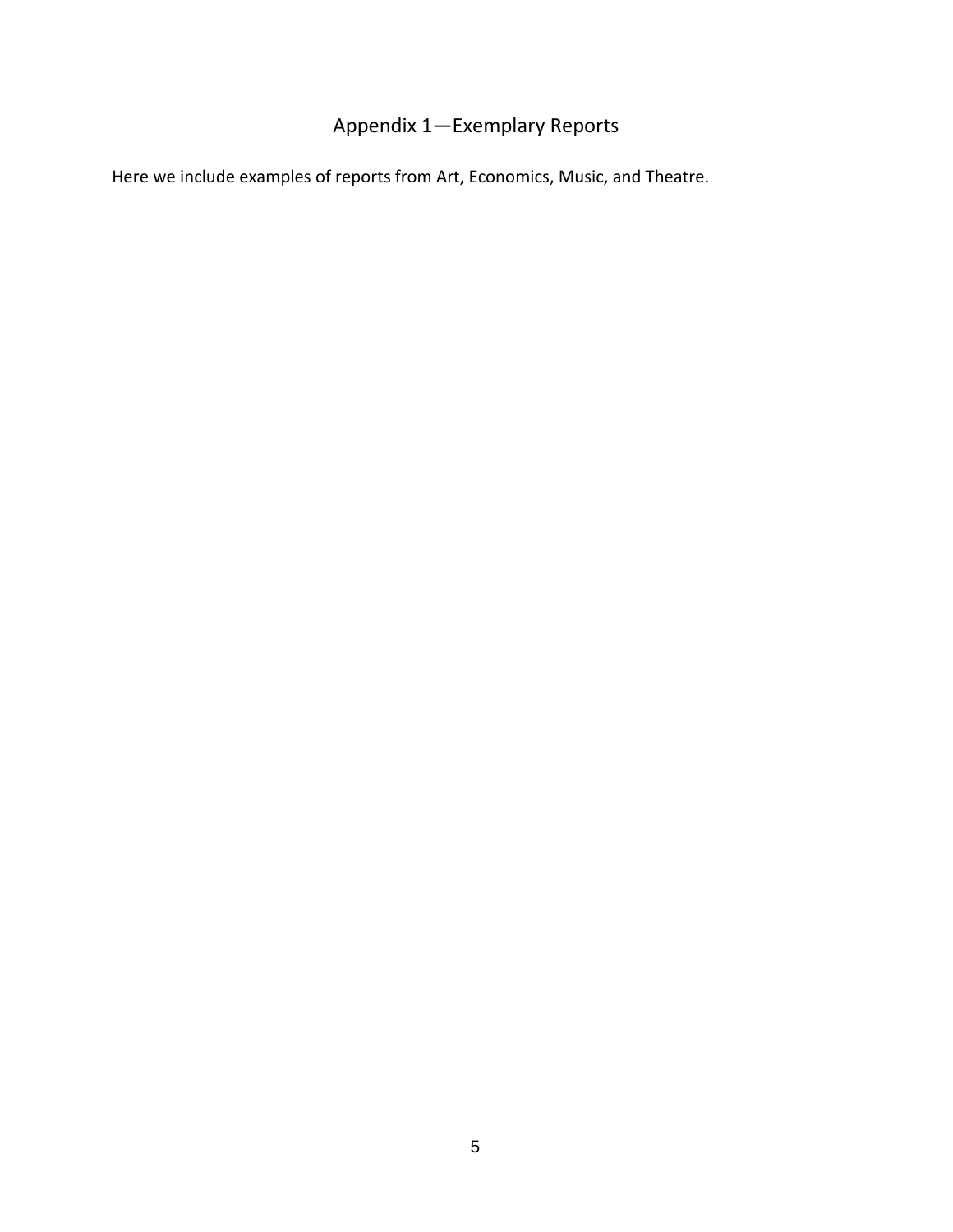# General Education Assessment Report—Western Civilization

| Course:                                      | # of sections:<br>Art 250                                                                             |                                 |             |                 |                      | Calendar Year: 2017 |                      |           |
|----------------------------------------------|-------------------------------------------------------------------------------------------------------|---------------------------------|-------------|-----------------|----------------------|---------------------|----------------------|-----------|
|                                              |                                                                                                       |                                 | Information |                 |                      |                     | Results <sup>1</sup> |           |
| Knowledge and Skills<br>Areas / Competencies | <b>Learning Outcome</b>                                                                               | Semester(s) of                  |             | <b>Students</b> |                      |                     |                      |           |
|                                              | <b>Students will</b>                                                                                  | data collection                 | Assessed    |                 | Exceeding<br>Meeting | Approaching         | Not Meeting          |           |
|                                              |                                                                                                       |                                 |             | $\frac{9}{6}$   | Standards            | Standards           | Standards            | Standards |
| Western                                      | students will demonstrate knowledge of the development of the distinctive features                    | Spring 2017                     | 195         | 100             | 63 (66%)             | 28 (30%)            | 4(4%)                |           |
| Civilization                                 | of the history, institutions, economy, society, culture, etc., of Western civilization                | <b>Fall 2017</b>                |             |                 |                      |                     |                      |           |
|                                              | students will relate the development of Western civilization to that of other<br>regions of the world | Spring 2017<br><b>Fall 2017</b> | 95          | 100             | 43(44%)              | 37 (40%)            | 15 (16%)             | IC        |

<sup>1</sup> Each student should be counted only once. If assessments have taken place across different courses/course sections, data should be aggregated for the purpose of this report. <sup>2</sup> Number should represent percentage of the total students enrolled in courses approved as addressing this learning outcome area.

Assessment tool and measure used. Did you use the type of tool (exam questions, assignments, essays, etc.) and measure (quantitative or qualitative) identified in your assessment plan update? If not, please indicate both what you used instead and the rationale for doing so. If more space is needed, you may attach an extra sheet.

We followed the proposed assessment plan.

Analysis of results: please be sure to address each learning outcome and both strengths and weaknesses revealed by the assessment, if any.

We are pleased to see that 84-95% of the students enrolled in the course (Art 250) satisfying GE Western Civilization continue to exceed and/or meet expectations. (Goal 1= 95%; Goal 2=84%), which appears to be an improvement since our last assessment report.\* Since the last assessment of this category, the Art History faculty have continued to make the course content more uniform regardless of the instructor (this survey course is routinely taught by both tenured art historians and adjunct instructors, most without advanced degrees in art history). Through collaboration in development of core monuments to be covered across sections we strived to provide students a consistent experience with whomever taught this course. This was achieved in part through program assessment and curricular alignment to better meet both NASAD and our specific program goals. That said, our assessments in 2010-11 and 2014 were based on exam or course grades and our report combined Art 250 with Art 251; in order to fine tune our analysis of student learning outcomes, faculty teaching Art 250 and 251 developed model questions for each course that would better measure outcomes for both goals one and two and results are separated in this report. The model questions were used universally when possible. Since our faculty have diverse expertise and prior curricular changes narrow our covering of "other regions" , faculty write appropriate questions based on models. The 2020 assessment will be more accurate in comparing data than this round with that of 2010 and 2014. As reported in 2014, we continue to see that with the changes in GE requirements and categories and demographic shifts, fewer students are registering for the 250 and 251 art history survey courses. Consistent with past assessments for both General Education and our programs, students perform better on goal one than goal two. Entering students' unfamiliarity with world history or difficulty recognizing or spelling foreign language terms may have an impact on this outcome, but to measure such an effect we would need a research model. As noted in our program assessment, whether majors enroll in 250-251 sequentially or beginning in the Spring term might affect learning outcomes.

\*While pleased, we realize that numerous factors could shift those numbers upwards including the assessment tools, smaller class sizes, availability of online sections, adoption of e-texts and OERs, a mix of beginning and transfer students and the ratio of majors to non-majors. If one could control for those variables it would be possible to draw more meaningful conclusions.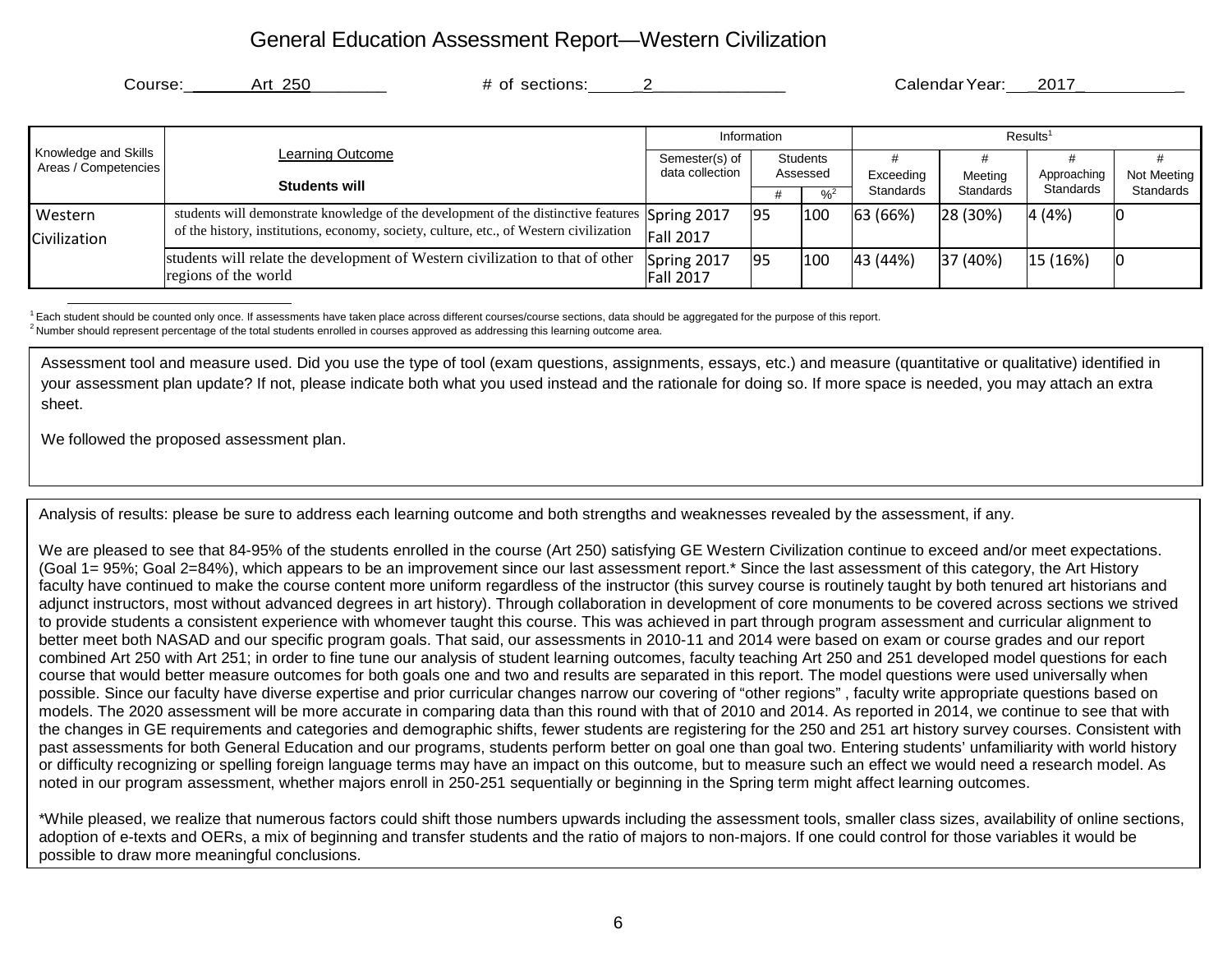# General Education Assessment Report—Western Civilization

Action to be taken in addressing these assessment findings: Art History faculty will build upon last cycle's work product by continuing to build a database that crossindexes specific terms among the three major areas in the art department: Art Studio, Art History, and Graphic Design. While these three areas are individually more diverse and collectively have more in common, the fact is that foundational courses use specific textbooks / content for each of the three. We have made a comparative document that provides equivalent terms for each of the three major textbooks / area curricula, but it needs to be further developed. Ideally, any faculty member could prepare lectures and remind students that they have encountered a concept in an earlier course, though that course's textbook may have used a similar but different term or used a different artwork to illustrate the same concept. As proposed in the Art History program assessment, funding a student worker to help with clerical tasks such as cross indexing or connecting copyright appropriate hyperlinked images to a department-wide resource would improve faculty ability to reinforce learning at the foundational, intermediate, and advanced levels. Curricular alignment in a department with such disparate disciplines takes tremendous effort; we hope to obtain support for student workers as this type of clerical task would not offer students an educational experience consistent with goals for experiential learning.

What has been learned that could be helpful to others as they conduct assessment of General Education:

Like any study, assessment of learning outcomes is more meaningful when one can control for variables. In this case our past two assessment tools differ radically from the tool used now both in type and targeted sample (course or exam grade vs specific questions keyed to each learning outcome and combined courses and sections vs. two sections of single courses). Moreover, in the three-year period two Art History faculty members created online sections of Art 250 and Art 251 and two faculty participated in the e-text pilot, and one faculty transformed Art 250 to a fully Open Educational Resources platform. The data suggests that students enrolled in these courses thrive, but we do not know if any one factor is more effective. We lack the resources to engage in analysis of several variables: major, e-texts, sequence of courses, year in program and transfer status, online or face to face courses, and the use of conventional textbooks, e-books, online learning supplements, and / or OERs alone or as supplements. It might be helpful to plan a longitudinal study of one or more of these variables over a longer (more than three year) cycle.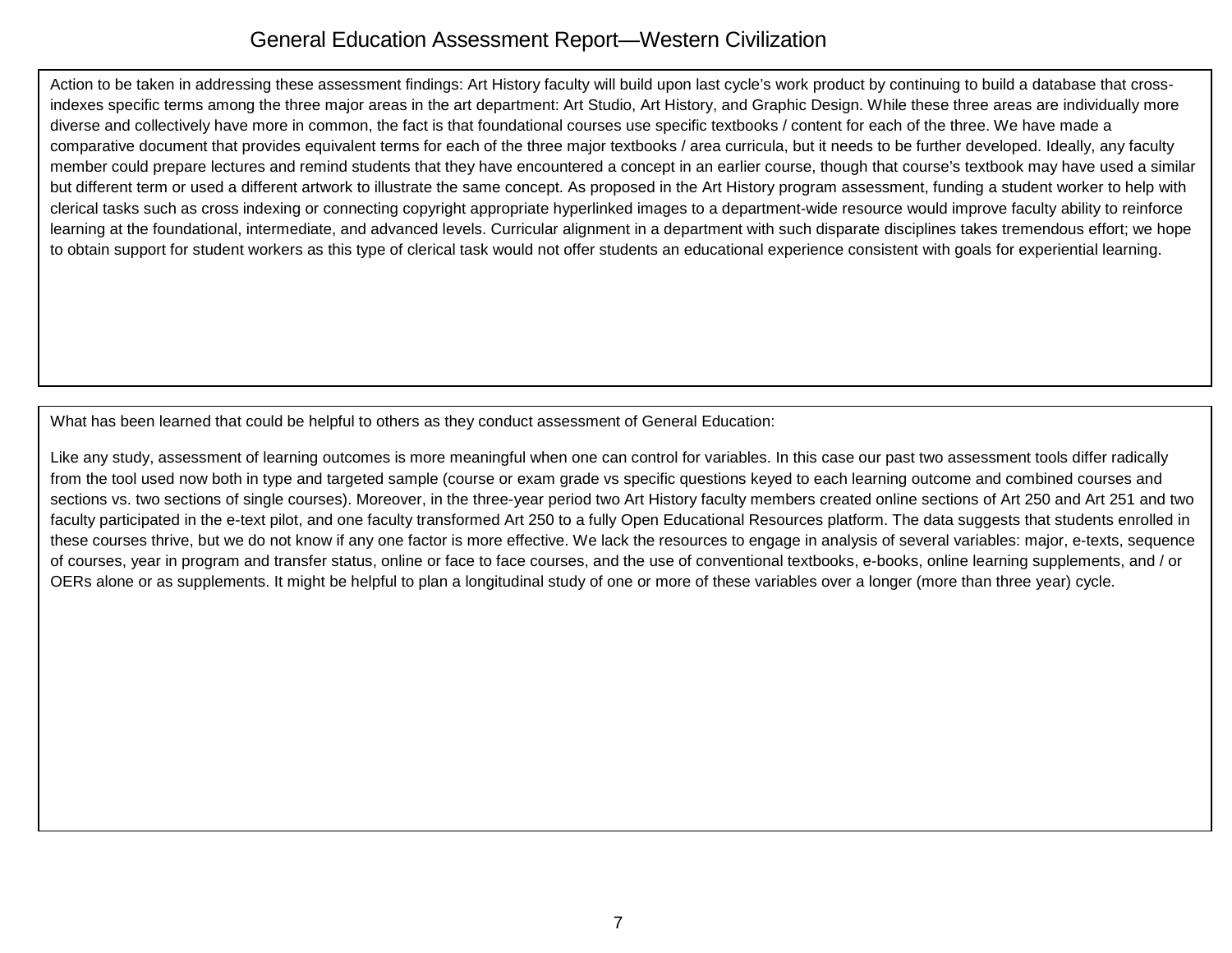| Course: Eco 330<br>$\#$ of sections: 3<br>Calendar Year:<br>2017 |                                                                                                                                                                                                                                                           |                                   |                      |                            |                  |                  |                      |             |
|------------------------------------------------------------------|-----------------------------------------------------------------------------------------------------------------------------------------------------------------------------------------------------------------------------------------------------------|-----------------------------------|----------------------|----------------------------|------------------|------------------|----------------------|-------------|
|                                                                  |                                                                                                                                                                                                                                                           |                                   | Information          |                            |                  |                  | Results <sup>1</sup> |             |
| Knowledge and Skills<br>Areas / Competencies                     | Learning Outcome<br>Students will demonstrate                                                                                                                                                                                                             | Semester(s) of<br>data collection | Students<br>Assessed |                            | Exceeding        | Meeting          | Approaching          | Not Meeting |
|                                                                  |                                                                                                                                                                                                                                                           |                                   |                      | $\frac{9}{6}$ <sup>2</sup> | <b>Standards</b> | <b>Standards</b> | Standards            | Standards   |
| World Awareness -<br>Sciences                                    | Knowledge of either a broad outline of world history, or the distinctive<br>Social and Behavioral features of the history, institutions, economy, society, culture, etc., of one<br>Inon-Western civilization                                             | Spring and<br><b>Fall 2017</b>    | 83                   | 91%                        | 19               | 58               | 6                    |             |
|                                                                  | Understanding of the methods social scientists use to explore social<br>phenomena, including observation, hypothesis development,<br>measurement and data collection, experimentation, evaluation of<br>evidence, and employment of mathematical analysis | Spring and<br><b>Fall 2017</b>    | 83                   | 91%                        | 17               | 62               | 4                    |             |
|                                                                  | Knowledge of major concepts, models and issues of at least one<br>discipline in the social sciences                                                                                                                                                       | Spring and<br><b>Fall 2017</b>    | 83                   | 91%                        | 20               | 58               |                      |             |

 $^1$  Each student should be counted only once. If assessment has taken place across multiple sections, data should be aggregated for the purpose of this report.<br><sup>2</sup> Number should represent percentage of the total students

Assessment tool and measure used. Did you use the type of tool (exam questions, assignments, essays, etc.) and measure (quantitative or qualitative) identified in your assessment plan update? If so, please cut and paste here the information from your assessment plan update. If not, please indicate both what you used instead and the rationale for doing so. If more space is needed, you may attach an extra sheet.

Spring 2017 uses the paper rubric as described in the assessment plan update. Difference parts of the rubric speak to each learning outcome. Point allocations are slightly different from the plan due to rubric changes.

Fall 2017 Used selected questions from the Eco 330 final exam since there was a change of instructor and the paper rubric was no long applicable.

More detail on instruments and measures is located the end of this report.

Analysis of results: please describe your method of analysis and be sure to address each learning outcome and both strengths and weaknesses revealed by the assessment, if any.

Conversion of rubric points to assessment category is explained at the end of this report. Rubric points were assigned by the section instructors when these artifacts were graded in their respective courses at the end of the semester.

Looking at the data, this assessment shows students overwhelmingly meeting or exceeding standards (92-95%). We attribute this to the clear expectations for these assignments ahead of their due dates, allowing students to best demonstrate their learning over the course of the semester.

It should be noted that while none of the work fell below standards, in each section there were students that failed to complete these assignments because they were failing the course.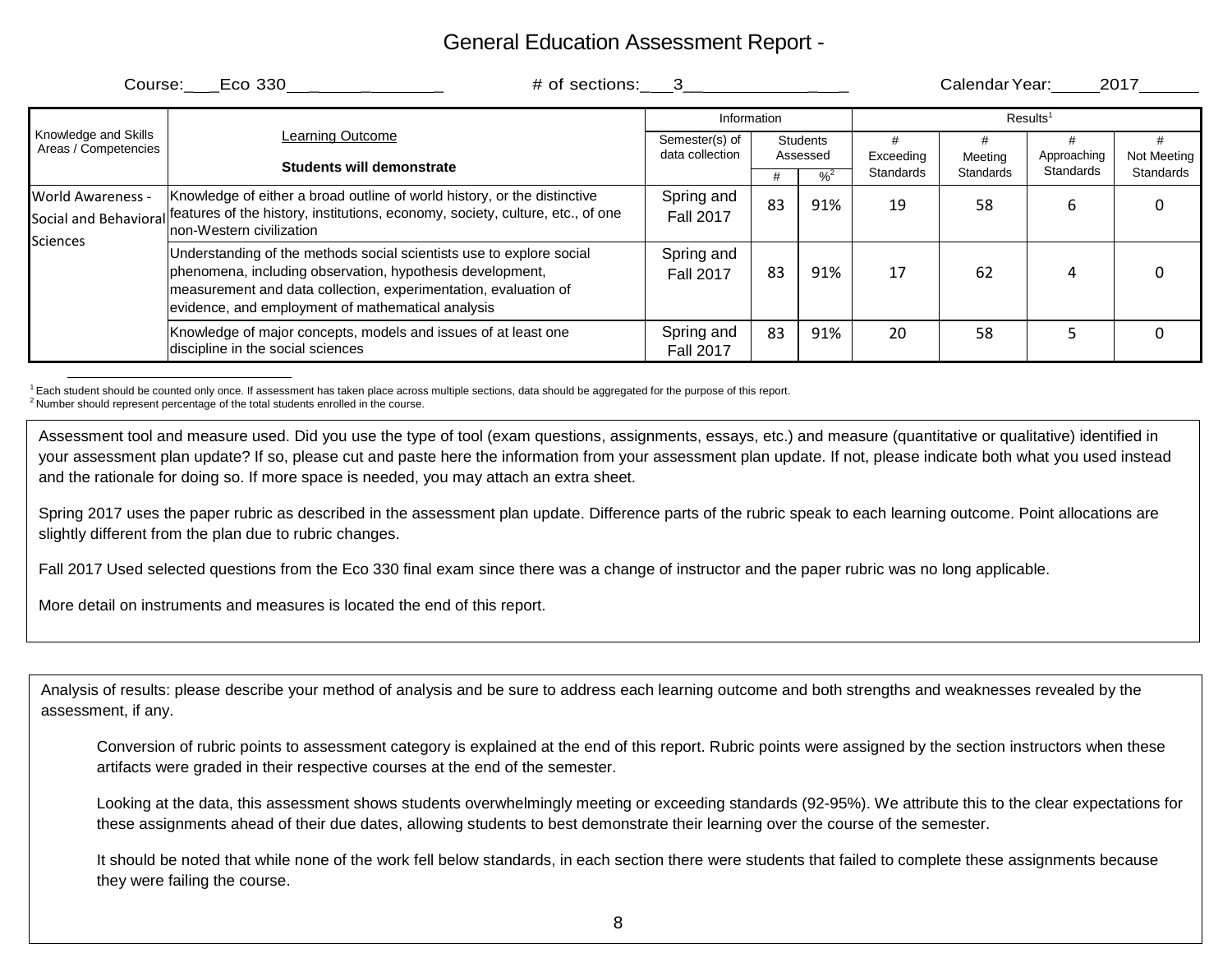Action to be taken: please indicate the connection between the assessment finds and the proposed action(s); if no action is to be taken, please indicate why you think none is necessary.

With the relatively weakest outcome being #1, the Spring 2018 section of Eco 330 included a paper requiring focus on a specific African country. As a whole, the learning outcomes 2 and 3 support the overall study that maps to learning outcome 1, with a rubric mapping to each outcome. If successful, this paper assignment will provide good data for the next round of assessment.

Overall, the instructor plans to incorporate elements from *Small Teaching* (as a result of campus professional development) to improve overall learning in the course.

What has been learned that could be helpful to others as they conduct assessment of General Education:

- 1. Be flexible to changing measures with changes in course instructor, as this is bound to happen at faculty leave for other opportunities or get alternative assignments.
- 2. The department assessment coordinator should work with the course instructor at the beginning of the semester to identify artifacts embedded in the course that will measure the learning outcomes. Instructor cooperation with this should be a department expectation.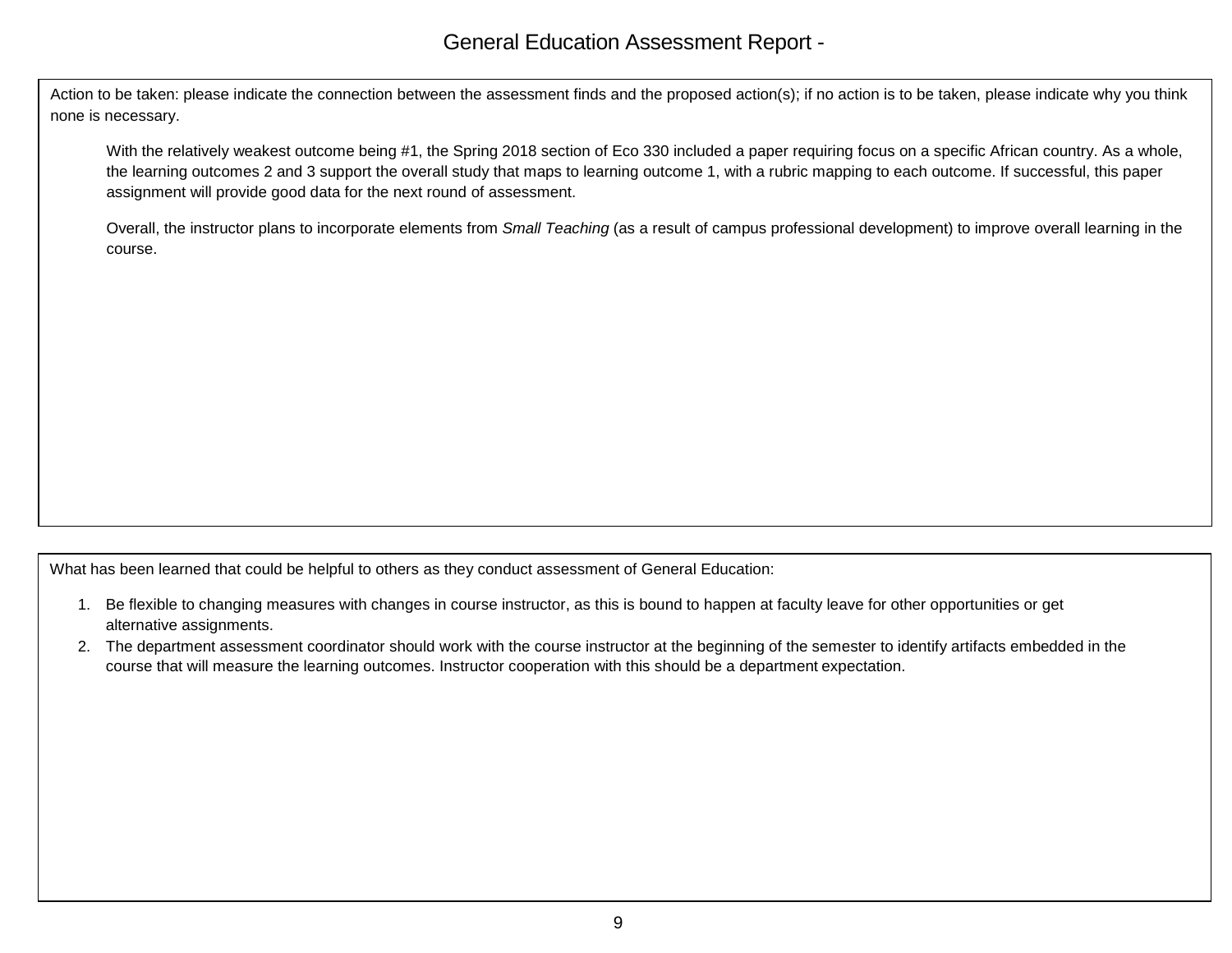#### **Additional Information on Assessment Instruments and Measures**

Spring 2017 uses the paper rubric as described in the assessment plan update. Difference parts of the rubric speak to each learning outcome. Point allocations are slightly different from the plan due to rubric changes.

Learning Outcome One: students will demonstrate knowledge of **either** a broad outline of world history, **or** the distinctive features of the history, institutions, economy, society, culture, etc., of one non-Western civilization **Under the rubric, the abstract, introduction, discussion and conclusion will all reflect this learning outcome, worth 35 points in the rubric. 30-35 points** Exceeding Expectations **25-29 points** Meeting Expectations **20-24 points** Approaching Expectations **Below 20 points** Not Meeting Expectations

Learning Outcome Two: students will demonstrate understanding of the methods social scientists use to explore social phenomena, including observation, hypothesis development, measurement and data collection, experimentation, evaluation of evidence, and employment of mathematical and interpretive analysis **Under the rubric, the procedures/methods and results sections will reflect this learning outcome, worth 30 points in the rubric. 27-30 points** Exceeding Expectations **21-26 points** Meeting Expectations **18-20 points** Approaching Expectations **Below 18 points** Not Meeting Expectations

Learning Outcome Three: students will demonstrate knowledge of major concepts, models and issues of at least one discipline in the social sciences **Under the rubric, the abstract, introduction, discussion and conclusion will all reflect this learning outcome, worth 35 points in the rubric. 30-35 points** Exceeding Expectations **25-29 points** Meeting Expectations **20-24 points** Approaching Expectations **Below 20 points** Not Meeting Expectations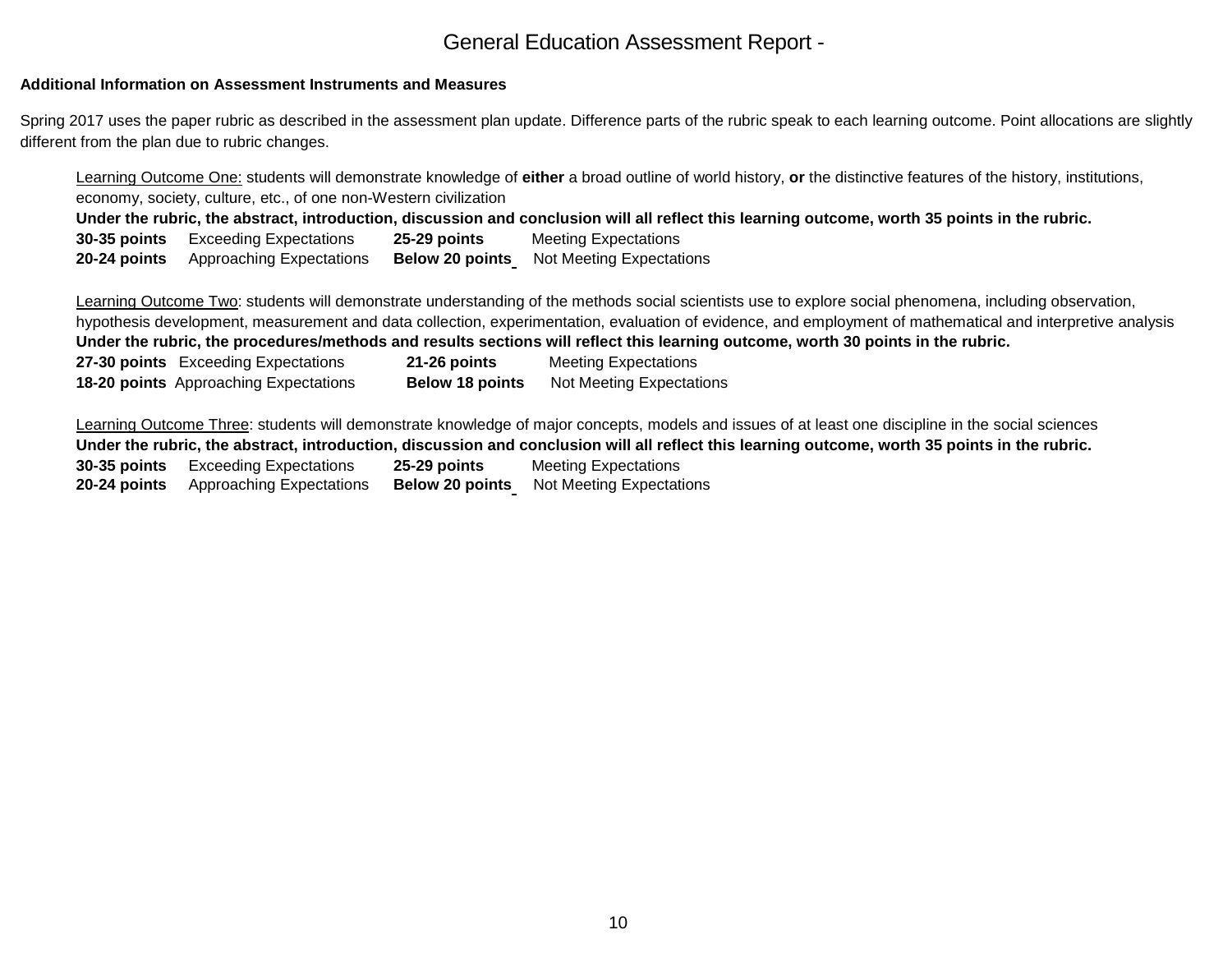| Grading criteria on written part                                    |                                                                                                                                                         |                                                                                                           |                                                                   |                   |  |  |
|---------------------------------------------------------------------|---------------------------------------------------------------------------------------------------------------------------------------------------------|-----------------------------------------------------------------------------------------------------------|-------------------------------------------------------------------|-------------------|--|--|
| Section                                                             | <b>High grade</b>                                                                                                                                       | <b>Average grade</b>                                                                                      | <b>Low Grade</b>                                                  | <b>Max points</b> |  |  |
| <b>Abstract</b>                                                     | Contains specific<br>summary of the<br>paper. Clear, concise<br>and correct                                                                             | Summary unclear,<br>Incorrect gist and wordy                                                              | No specific<br>summary<br>information.<br><b>Vague</b>            | 10                |  |  |
| <b>Introduction</b>                                                 | Appropriate, goals<br>clearly stated                                                                                                                    | Wordy, unclear,<br>uncertain direction                                                                    | Vague,<br>inappropriate<br>depth, content                         | 15                |  |  |
| Procedures/<br><b>Methods</b>                                       | Clear, succinct.<br>Methods are well<br>explained and<br>applied. Methods are<br>relevant                                                               | Vague methods/analysis,<br>Uncertain, unclear                                                             | <b>Incorrect</b><br>method.<br>Incomplete                         | 15                |  |  |
| <b>Results and</b><br>Data<br>application                           | Well organized, clear<br>description, correct<br>analysis, Correct<br>interpretations etc.                                                              | Complete but difficult to<br>understand.<br>Organization confusing,<br>Awkward text, sloppy<br>appearance | Incorrect,<br>Incomplete,<br>Vague or<br>missing<br>conclusion(s) | 20                |  |  |
| <b>Discussion and</b><br><b>Conclusion</b>                          | Concise, meaningful<br>interpretation of<br>results, reasonable<br>alternative<br>explanations,<br>references cited,<br>correct, concise<br>conclusions | Superficial. Theory not<br>integrated with results.<br>Importance unclear,<br>Wordy conclusions           | Incorrect.<br>Incomplete,<br>Vague or<br>missing<br>conclusion(s) | 20                |  |  |
| <b>References</b>                                                   | Appropriate sources,<br>Complete, Correct<br>format, Appropriate<br># of references                                                                     | Irrelevant, Incomplete,<br>Incorrect format, Too<br>few references                                        | None cited                                                        | 10                |  |  |
| <b>Writing Style,</b><br><b>Grammar</b> , and<br><b>Punctuation</b> | <b>Excellent</b>                                                                                                                                        | Alright                                                                                                   | Not up to the<br>mark                                             | 10                |  |  |

100

Total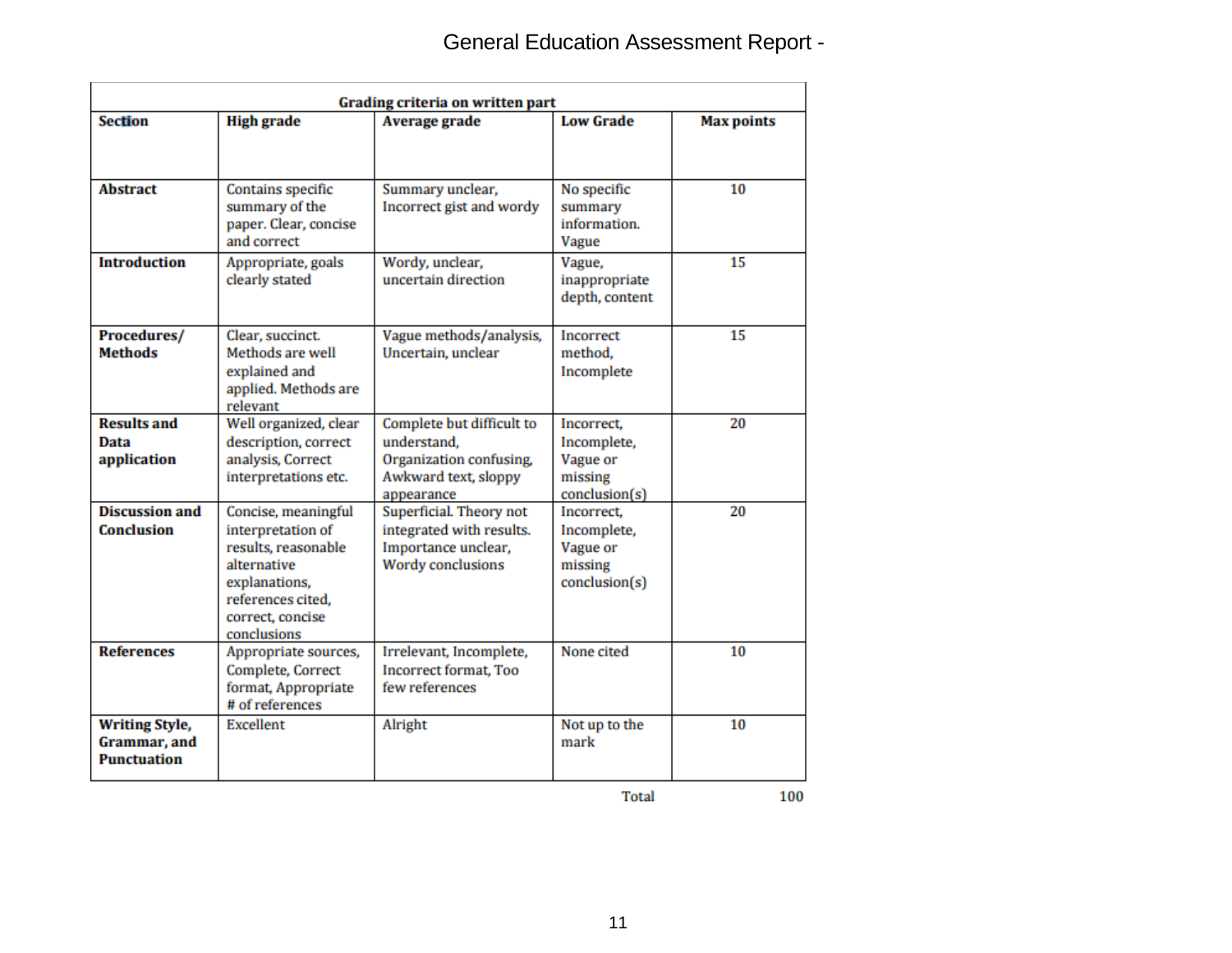Fall 2017 Used selected questions from the Eco 330 final exam since there was a change of instructor and the paper rubric was no long applicable.

Learning Outcome One: students will demonstrate knowledge of **either** a broad outline of world history, **or** the distinctive features of the history, institutions, economy, society, culture, etc., of one non-Western civilization

This was measured by one of the follow three questions (student choice) on the Eco 330 final exam:

- How has imperialism affected development? Trace the history of imperialism from Columbus through the Second World War. How did imperialism affect the economic life of those countries of Asia, Africa and Latin America that were subjected to it? Were there positive effects? Were there negative effects? Which in your opinion more significant, the positive or the negative effects? Explain.
- What is neocolonialism? Does the term "neocolonialism" describe well the current relationship between the poor countries and the wealthy countries? Be sure to define "neocolonialism".
- Money given as aid to foreign countries has been very controversial. How much is given by the United States? For what purposes is aid given to foreign countries? Is aid effective in alleviating poverty and promoting economic growth? Discuss the problems that arise when you attempt to evaluate the success of foreign aid.

### **Each question was grades on a standard scale of 100 points.**

**90-100 points** Exceeding Expectations **70-89 points** Meeting Expectations **69-60 points** Approaching Expectations **Below 60 points** Not Meeting Expectations

Learning Outcome Two: students will demonstrate understanding of the methods social scientists use to explore social phenomena, including observation, hypothesis development, measurement and data collection, experimentation, evaluation of evidence, and employment of mathematical and interpretive analysis

Learning Outcome Three: students will demonstrate knowledge of major concepts, models and issues of at least one discipline in the social sciences

These two outcomes are measured together by one of the follow three questions (student choice) on the Eco 330 final exam:

- What is poverty and how do we measure it? How is poverty related to economic development? Why don't poor people spend more money on food? Why don't they save more? Why don't they specialize in one economic activity? Why has it proven so difficult to eliminate severe poverty as proposed in the Millennium Development Goals? Explain your answer.
- This semester we have addressed various strategies for promoting economic development, including catching up strategies, such as import substitution and export promotion, as well as pulling away strategies such as laissez faire. What are the advantages and disadvantages of these strategies? Under what circumstances would you think each of these strategies would be most effective? Explain.
- It has been suggested that a number of different factors played a role in the process by which the now wealthy countries became wealthy, such as geography, natural resources, culture, policies and the exploitation of poor countries. Evaluate the significance of each of these factors for wealth of the now wealthy countries. Which one(s) do you think is (are) most important? Explain your answer.

### **Each question was grades on a standard scale of 100 points.**

| 90-100 points | <b>Exceeding Expectations</b> | 70-89 points           | <b>Meeting Expectations</b>     |
|---------------|-------------------------------|------------------------|---------------------------------|
| 69-60 points  | Approaching Expectations      | <b>Below 60 points</b> | <b>Not Meeting Expectations</b> |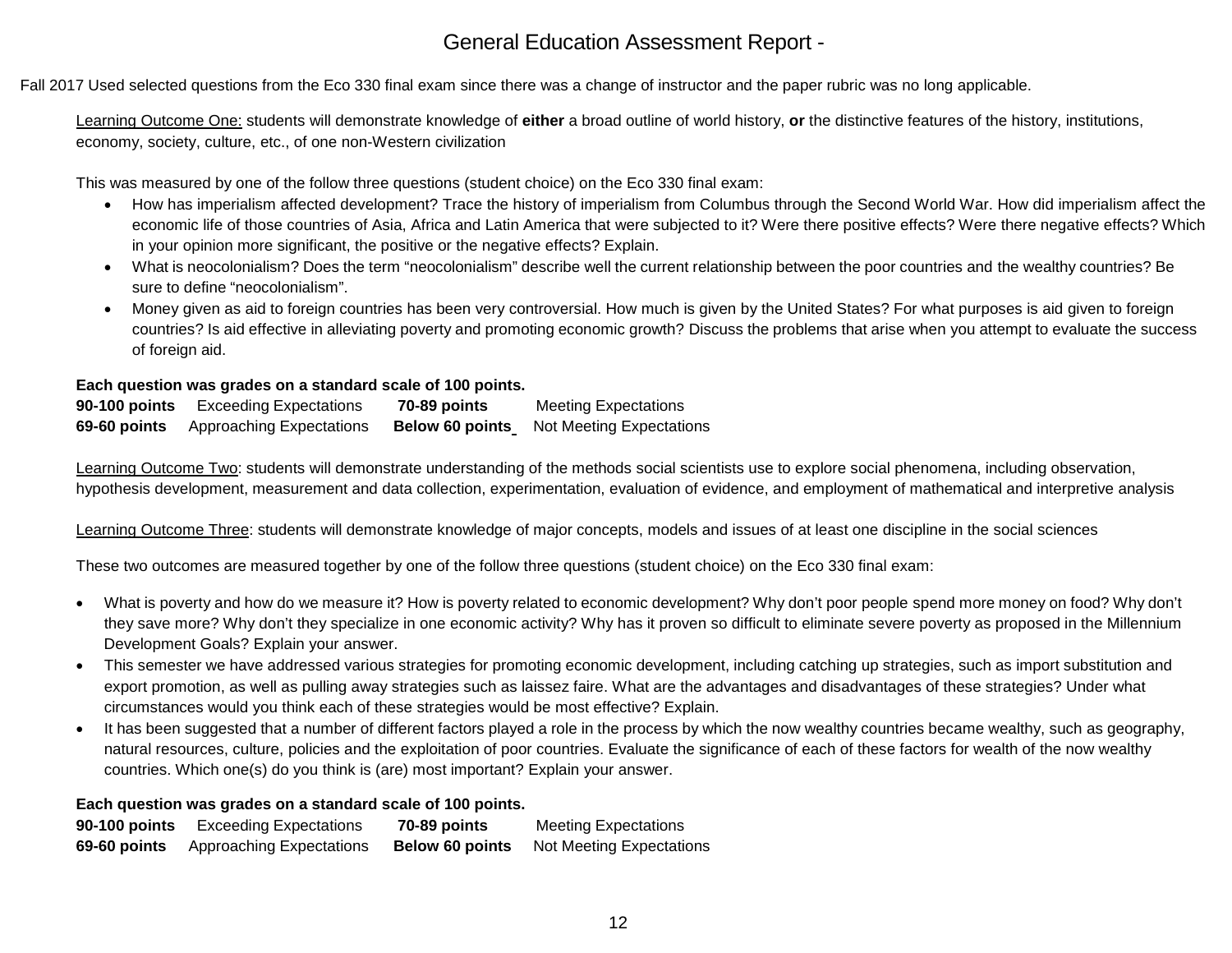Analysis of results: please describe your method of analysis and be sure to address each learning outcome and both strengths and weaknesses revealed by the assessment, if any.

Conversion of rubric points to assessment category is explained above. Rubric points were assigned by the section instructors when these artifacts were graded in their respective courses at the end of the semester.

Looking at the data, this assessment shows students overwhelmingly meeting or exceeding standards (92-95%). We attribute this to the clear expectations for these assignments ahead of their due dates, allowing students to best demonstrate their learning over the course of the semester.

It should be noted that while none of the work fell below standards, in each section there were students that failed to complete these assignments because they were failing the course.

Action to be taken: please indicate the connection between the assessment finds and the proposed action(s); if no action is to be taken, please indicate why you think none is necessary.

With the relatively weakest outcome being #1, the Spring 2018 section of Eco 330 included a paper requiring focus on a specific African country. As a whole, the learning outcomes 2 and 3 support the overall study that maps to learning outcome 1, with a rubric mapping to each outcome. If successful, this paper assignment will provide good data for the next round of assessment.

Overall, the instructor plans to incorporate elements from *Small Teaching* (as a result of campus professional development) to improve overall learning in the course.

What has been learned that could be helpful to others as they conduct assessment of General Education:

- 1. Be flexible to changing measures with changes in course instructor, as this is bound to happen at faculty leave for other opportunities or get alternative assignments.
- 2. The department assessment coordinator should work with the course instructor at the beginning of the semester to identify artifacts embedded in the course that will measure the learning outcomes. Instructor cooperation with this should be a department expectation.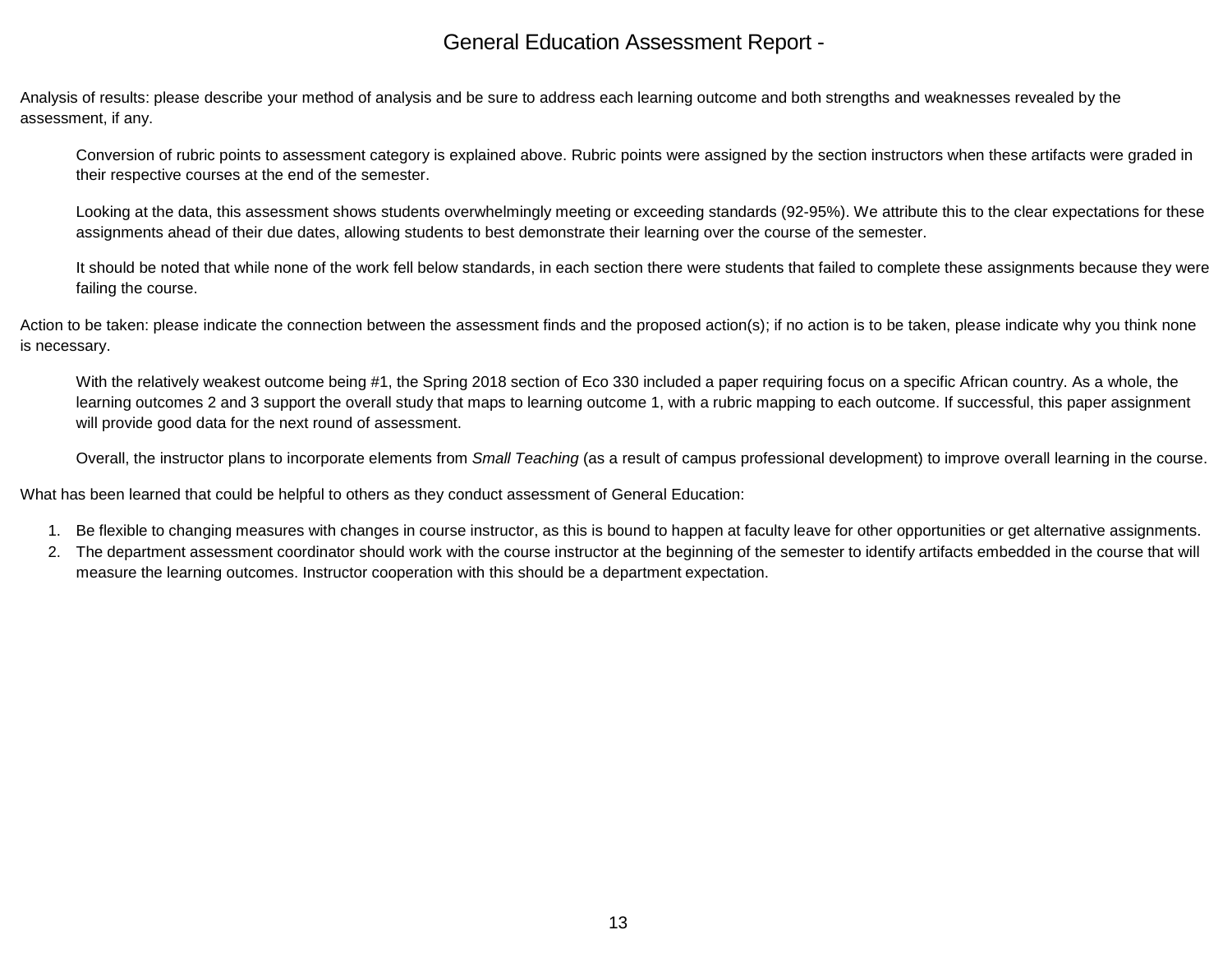| Course:                                                          | # of sections:<br>Mus 329                                                                                                                                                                                |                                   |                             |                            |                                                                                                                                                                                   | Calendar Year: | 2017        |             |
|------------------------------------------------------------------|----------------------------------------------------------------------------------------------------------------------------------------------------------------------------------------------------------|-----------------------------------|-----------------------------|----------------------------|-----------------------------------------------------------------------------------------------------------------------------------------------------------------------------------|----------------|-------------|-------------|
|                                                                  |                                                                                                                                                                                                          | Information                       |                             |                            | Results <sup>1</sup>                                                                                                                                                              |                |             |             |
| Knowledge and Skills<br>Learning Outcome<br>Areas / Competencies |                                                                                                                                                                                                          | Semester(s) of<br>data collection | <b>Students</b><br>Assessed |                            | Exceeding<br>Meetina                                                                                                                                                              |                | Approaching | Not Meeting |
|                                                                  | Students will demonstrate                                                                                                                                                                                |                                   |                             | $\frac{9}{6}$ <sup>2</sup> | Standards                                                                                                                                                                         | Standards      | Standards   | Standards   |
| <b>World Awareness</b><br><b>Humanities</b>                      | Knowledge of either a broad outline of world history, or the distinctive $\vert$ Fall 2017<br>features of the history, institutions, economy, society, culture., etc. of<br>one non-Western civilization |                                   | 25                          | 100                        | $\left  \frac{17}{25} \right  \left( \frac{68}{9} \right) \left  \frac{6}{25} \right  \left( \frac{24}{9} \right) \left  \frac{2}{25} \right  \left( \frac{8}{9} \right) \right $ |                |             | 0/25(0%)    |
|                                                                  | Knowledge of the conventions and methods of at least one of<br>the humanities in addition to those encompassed by other<br>knowledge areas required by the General Education program                     | <b>Fall 2017</b>                  | 25                          | 100                        | $\left  \frac{17}{25} \right  \left( 68\% \right) \left  \frac{6}{25} \right  \left( 24\% \right) \left  \frac{2}{25} \right  \left( 8\% \right)$                                 |                |             | 0/25(0%)    |

 $^1$  Each student should be counted only once. If assessment has taken place across multiple sections, data should be aggregated for the purpose of this report.<br><sup>2</sup> Number should represent percentage of the total students

Assessment tool and measure used. Did you use the type of tool (exam questions, assignments, essays, etc.) and measure (quantitative or qualitative) identified in your assessment plan update? If so, please cut and paste here the information from your assessment plan update. If not, please indicate both what you used instead and the rationale for doing so. If more space is needed, you may attach an extra sheet.

Assessment was based on the 2 sections of students' final exam (see attached), in addition to an oral and written report examining the literature and qualities of World Music for this semester, which included a concert review of Cuban band Tiempo Libre. My final exam was 25 questions in length. The questions were multiple choice and required identification of the important names, movements, politicians and global effects of politically relevant world music. I did more oral review with my classes, and increased the number of days of review. Important note-I had 2 days of review for test 1.

Analysis of results: please describe your method of analysis and be sure to address each learning outcome and both strengths and weaknesses revealed by the assessment, if any.

### Regarding the oral report:

Students were asked to pick a composer and representative work and explain why it was significant in the political history of World Music. Only 5 of 25 students had less than a B on the oral report. It required using the 7 class themes, such as the interaction of music and religion, with specific examples. It was to be memorized without any notes of any kind.

Note taking improves in 300 and 400 level classes. Perhaps it is not taught in high school?

### Regarding the concert review:

Students were asked to research Cuban music and describe the traits that were shown by good performance practices in detail. They had to research Tiempo Libre's timba style, the habanera, samba, maxixe, ragtime, and the social problems of Latino music in the U.S.A.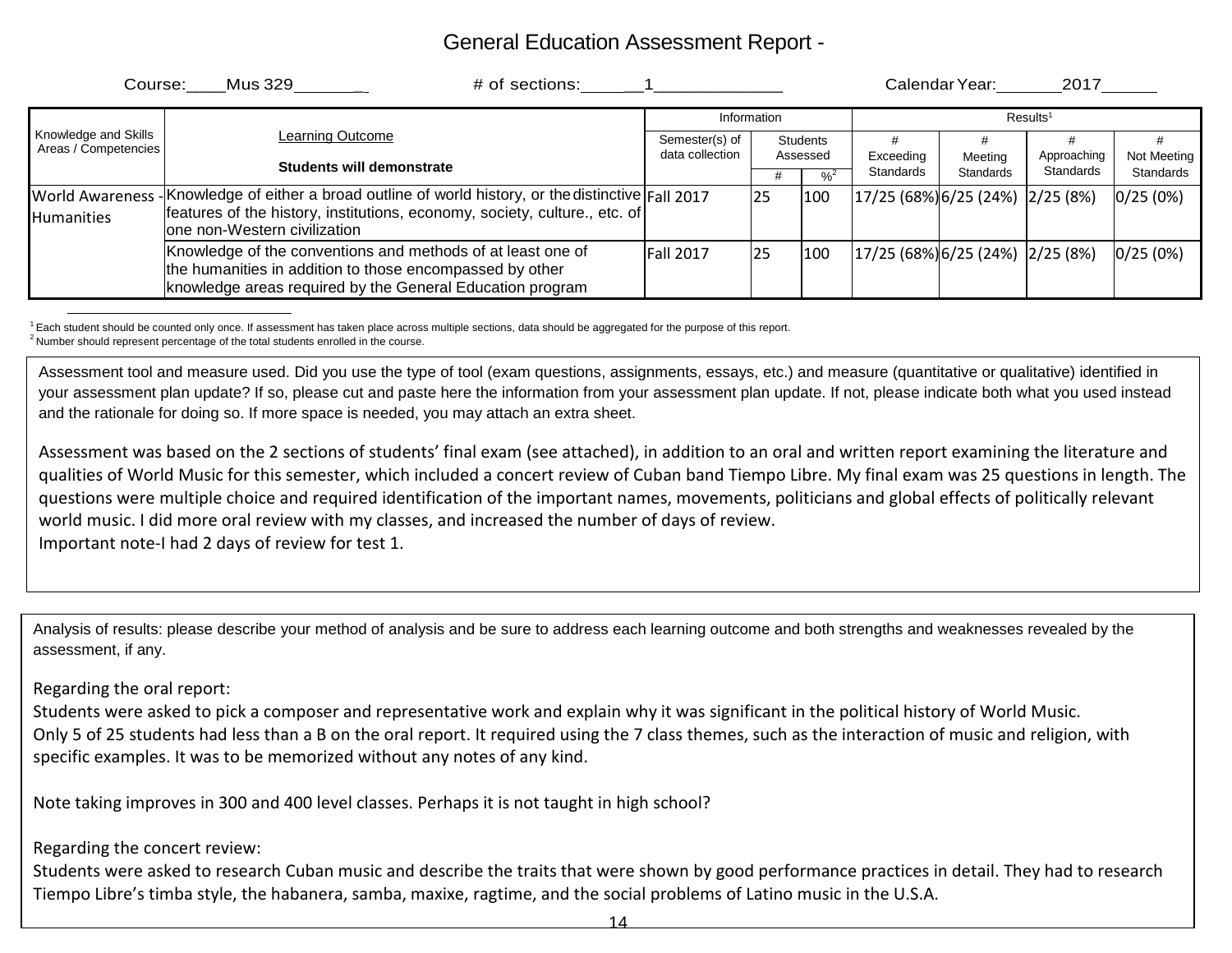All students except 5 had a B-or above on the concert review.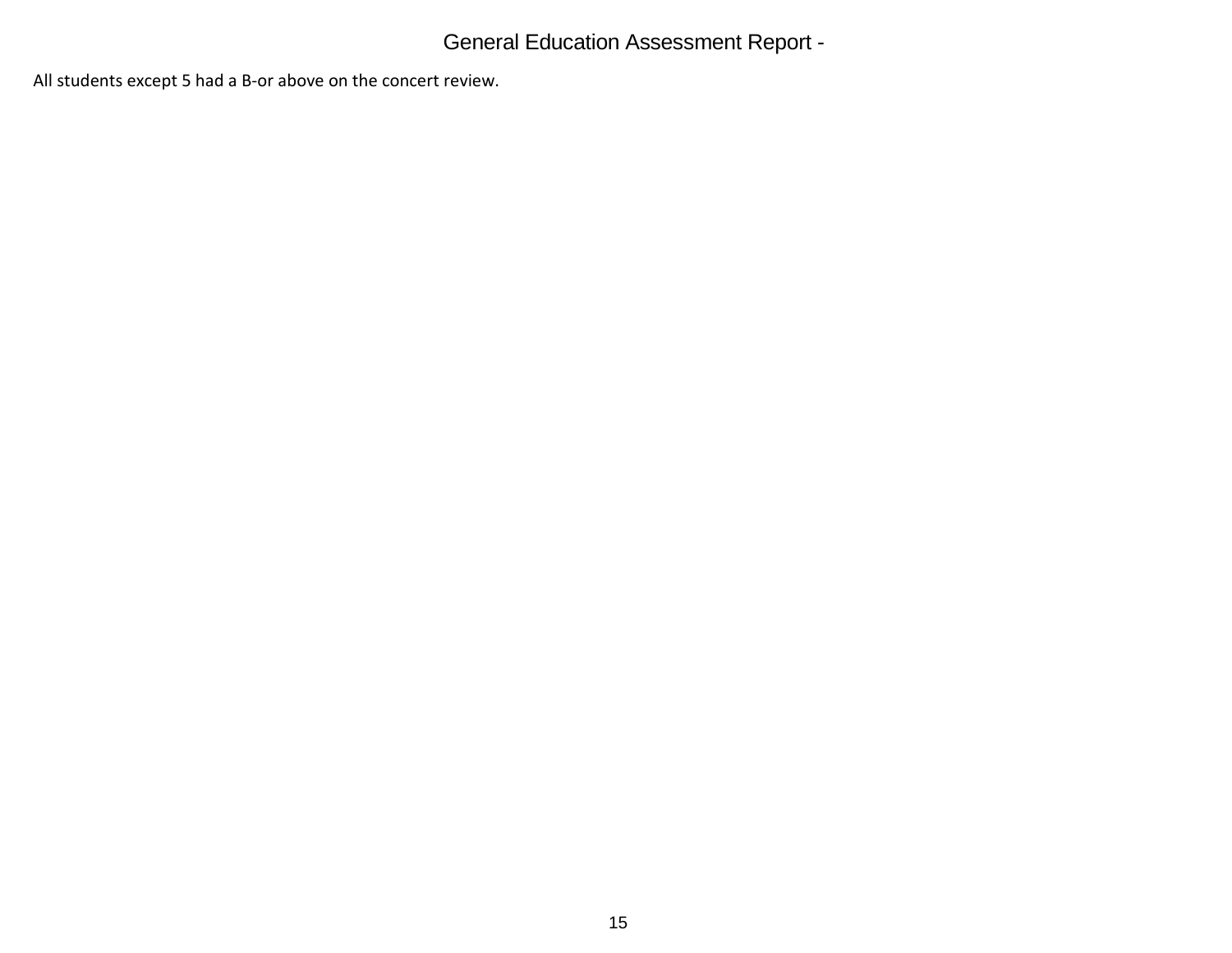Action to be taken: please indicate the connection between the assessment finds and the proposed action(s); if no action is to be taken, please indicate why you think none is necessary.

## IMPORTANT!

I increased to 4 full class days of review for the final during the final two weeks of classes. Even the students who had marginal performance in an earlier test seemed to do much better on the final. I attribute this to poor study habits and some slight resistance to taking notes, even though I asked students to write certain things down in each class. THERE WERE ONLY 3 STUDENTS IN BOTH SECTIONS WHO GOT LESS THAN 80% ON THE FINAL.

What has been learned that could be helpful to others as they conduct assessment of General Education:

To increase number of review days.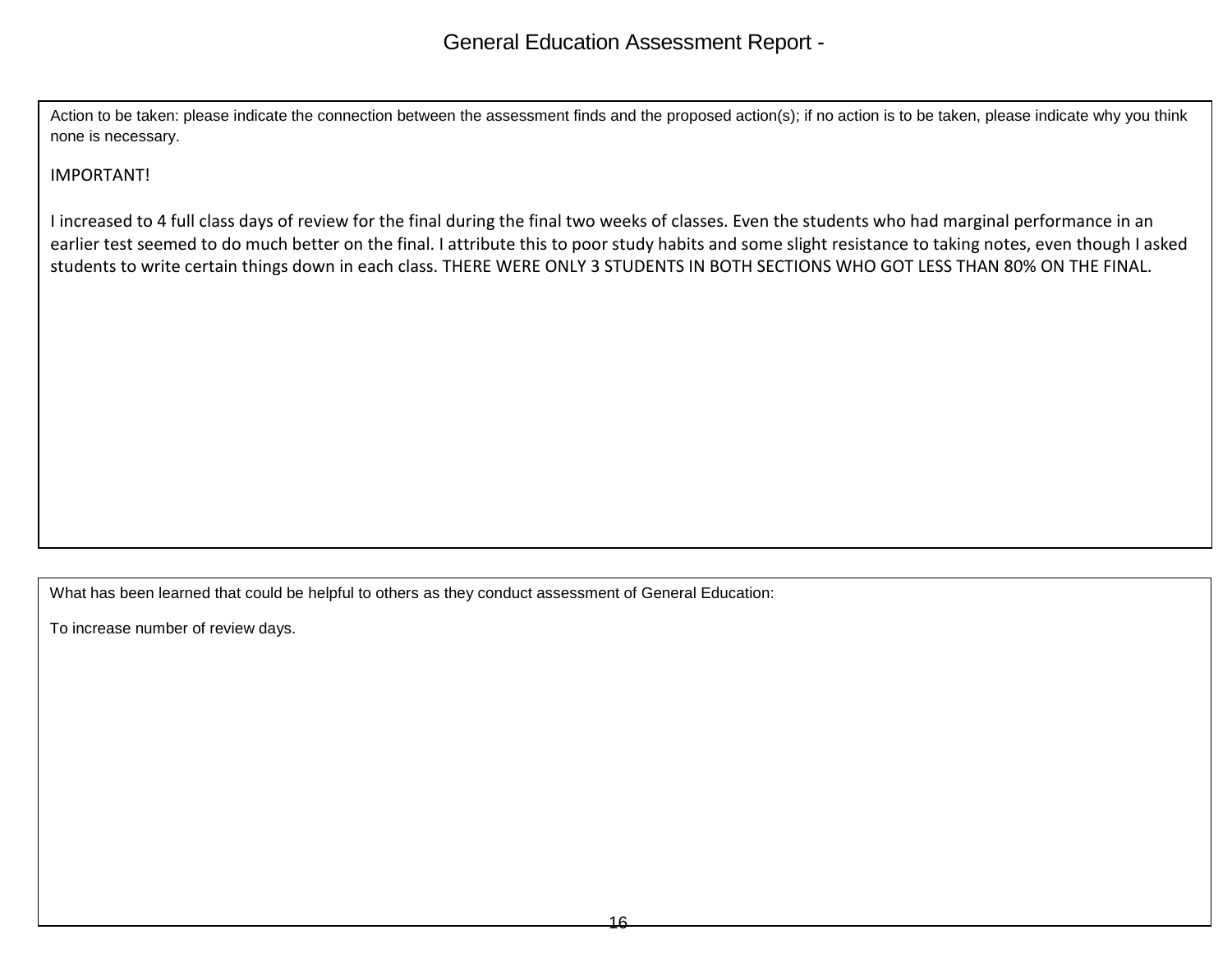| Course: THT 365 Theatre of India, China, and Japan | # of sections: 3<br>Calendar Year: 2016-2017                                                                                                                                              |                        |    |                             |         |         |           |         |
|----------------------------------------------------|-------------------------------------------------------------------------------------------------------------------------------------------------------------------------------------------|------------------------|----|-----------------------------|---------|---------|-----------|---------|
|                                                    |                                                                                                                                                                                           | Informatio             |    |                             | Result  |         |           |         |
| Knowledge and Skills<br>Areas /<br>Competencies    | <b>Learning Outcome</b><br>Students will                                                                                                                                                  | Semester(s)<br>of data |    | <b>Students</b><br>Assessed | Exceedi | Meeting | Approachi | Not     |
|                                                    |                                                                                                                                                                                           | collection             |    |                             | ng      | Standar | ng        | Meeting |
| World<br>Awareness -                               | 1. Knowledge of either a broad outline of world history, or the<br>distinctive features of the history, institutions, economy, society,<br>culture., etc. of one non-Western civilization |                        | 57 | 100                         | 55%     | 27%     | 8%        | 10%     |
| Fine and<br>Performing Arts                        | 2. Understanding of at least one principle form of artistic<br>expression and the creative process inherent therein                                                                       |                        | 57 | 100                         | 58%     | 23%     | 5%        | 14%     |

1 2 Each student should be counted only once. If assessment has taken place across multiple sections, data should be aggregated for the purpose of this report.

Number should represent percentage of the total students enrolled in the course.

Assessment tool and measure used. Did you use the type of tool (exam questions, assignments, essays, etc.) and measure (quantitative or qualitative) identified in your assessment plan update? If so, please cut and paste here the information from your assessment plan update. If not, please indicate both what you used instead and the rationale for doing so. If more space is needed, you **may attach an extra sheet.**

#### SEE ATTACHED DOCUMENT

**Analysis of results: please describe your method of analysis and be sure to address each learning outcome and both strengths and weaknesses revealed by the assessment, if any.**

The data indicates that on a quantitative level the vast majority of students (82%) were able to successfully apply their knowledge of world history or the distinctive features of the history, institutions, economy, society, and culture by mid-semester in THT 365 (outcome 1). There is a marked improvement in their ability to apply this knowledge from the "Indian History & Theatre Timeline Test" early in the semester. This correlates with my subjective analysis that frequently incoming students lack a comprehensive knowledge of historical events pre-dating the twentieth century. Revisions to the discussion forum leading up to the "Indian History & Theatre Timeline Test" in August 2017 resulted in a slight overall improvement in the number of students meeting or exceeding expectations when it came to understanding one principal form of artistic expression (outcome 2). In the Fall 2017 data sampling though, the same students showed a slight decrease (6%) in their ability to meet or exceed expectations on the actual "…Timeline Test" itself. This decrease may be due in part to the small sampling taken in the Fall. It is likely, however, that an intermediary assignment such as a "practice" timeline is needed to bridge the gap between the critical thinking and comparative analysis skills employed in these assessments.

In all, the focus placed in the course on interconnected cultural influences within Asia, as well as the attention paid to similar cultural progressions the world over, clearly helps students bind these concepts and draw connections in later assignments. The student success rate in meeting or exceeding standards (outcome 2) are consistent over the 3 semester sampling with a notable 6% increase in Fall 2017 following the revision. Tracking the nature of these trends as echoed in "Western" society clearly resonates through the chosen activities drawing on *cognitive* as well as *affective* skills to compel students to reiterate findings in multiple learning domains. Certainly even the most isolated societies in medieval Asia were deeply influenced by religious revivals that spread throughout the continent and were dramatically influenced by post-nineteenth century European colonial aspirations. Knowledge of these influences (outcome 1) exceeding expectations are clearly evident among students in at least a third of the "Contextual Analysis Midterms" submitted in THT 365. Further, an overwhelming majority of the students were able to make clear and well-supported assertions regarding the coaction of theatrical developments and socio-economic influences *within* the cultural focus of their choice (outcome 1). This indicates to me a healthy intuitive sense among our students of the interplay between artistic expression, religion, and other secular institutions. The students' ability to understand at least one principle form of artistic expression and the creative process, in my opinion, is understated by this data (outcome 2). The overwhelming majority of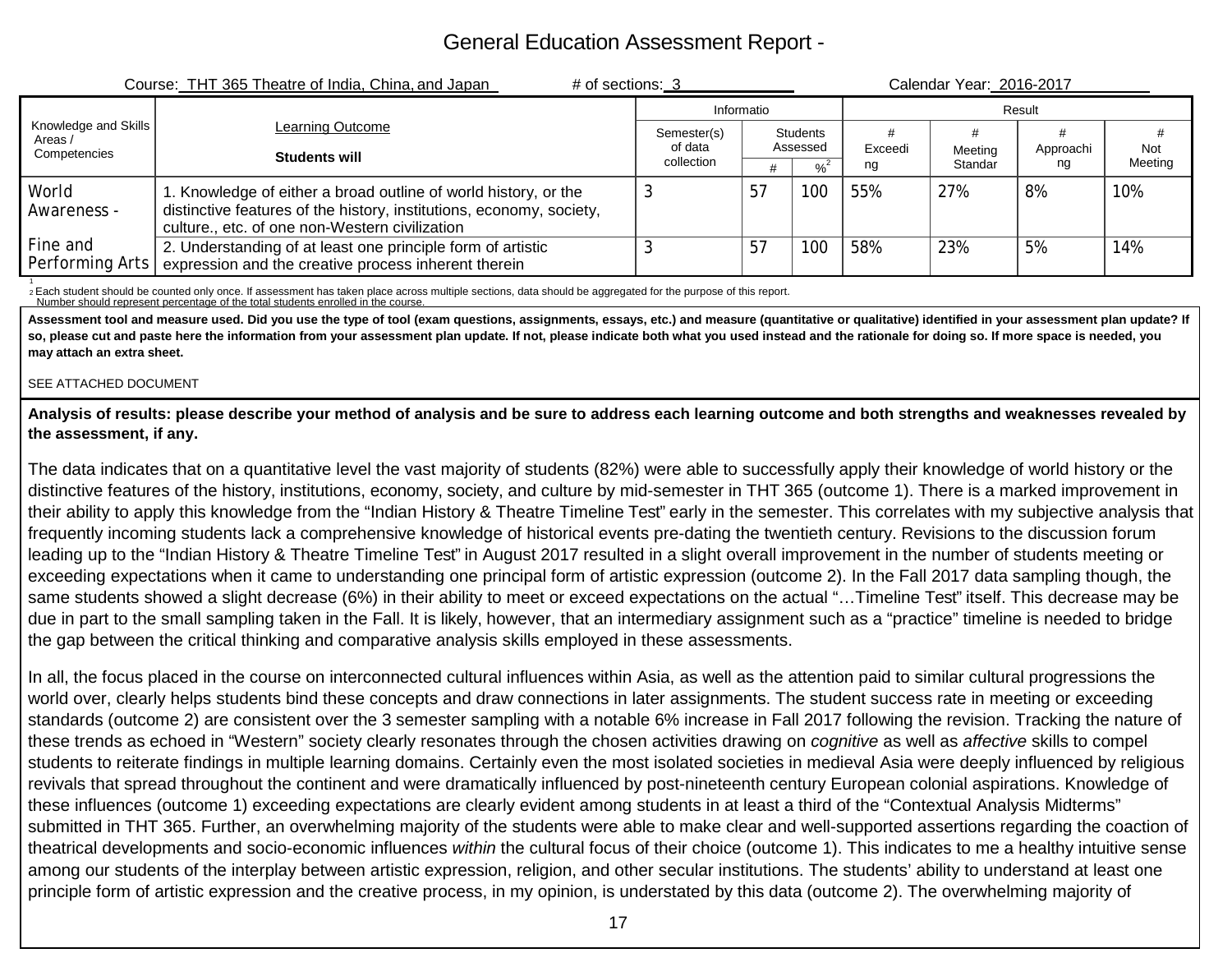students consistently illustrate analytic skills in this area and often share critical viewpoints both in discussion forums as well as in more formal writing assignments.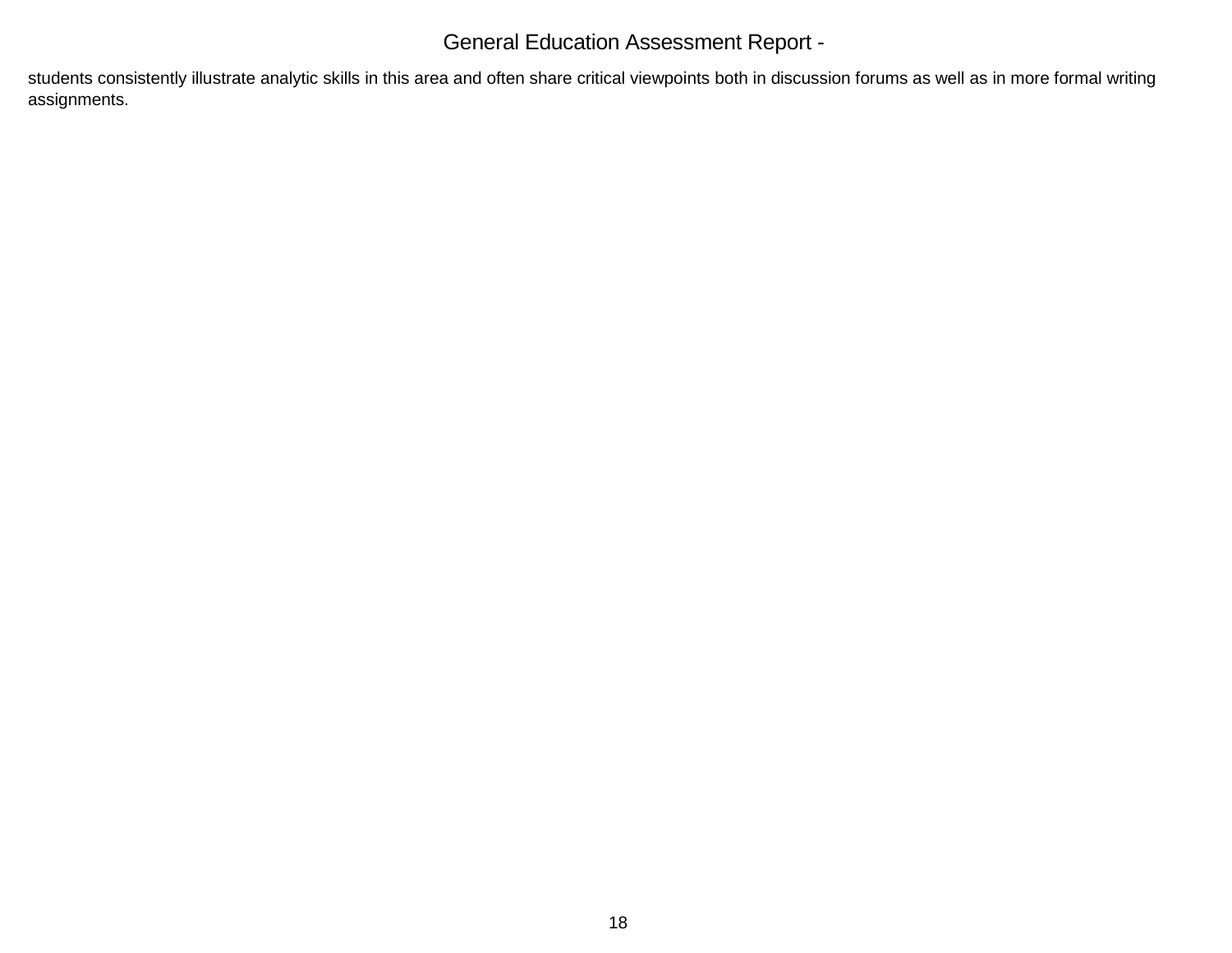**Action to be taken: please indicate the connection between the assessment finds and the proposed action(s); if no action is to be taken, please indicate why you think none is necessary.**

I am completely revising the "Indian History Crowd Source" discussion in Module 2. My goal is to ensure that students retain a clear sense of sequencing concerning the historic events presented in the "Story of India" video series, retain a knowledge of connections to correlated events around the world vis-avie the associated timeline tools already presented in the module, video series and supporting lecture, as well as improve their overall performance on the Module 3 "Indian History & Theatre Timeline Test." Success on this early building block assignment will also enhance their ability to recognize salient world events and convey their significance in the "Chinese Cultural Innovation Discussion: Module 4" and "Contextual Analysis Midterm: Module 5." My measure of success in this action will be a quantitative improvement in student scores on at least the "Indian History & Theatre Timeline Test," but also (hopefully) on the subsequent assignments listed above. On a qualitative level, I will look for discussion points in the revised learning activity that reflect my goal (a clear sense of sequencing concerning the historic events presented in the "Story of India" video series, retain a knowledge of connections to correlated events around the world).

### Results Fall 2017

Results from this rather small sampling were mixed and somewhat inconclusive. The impact of this revision on student's ability to apply their general knowledge of the historic events to sequencing a timeline was nominal. Overall, a larger number of students were approaching or meeting expectations in this area but fewer were exceeding expectations. There were also a larger than normal number of underperforming students in this particular semester (students who received C- or less for their final grade). Their grade deficiency was largely due to non-participation which is also needs to be addressed.

In the revised discussion fully 92% of the students met or exceeding expectations contributing several well constructed discussion points over the 7 day unit, sharing web materials, and drawing important comparisons between the historic events transpiring in India and those in China, Japan, and the Western world during parallel periods. There was a tangible improvement in the type of materials being shared, the quality of the accompanying descriptions, and the dialogue between students from Spring and Summer 2017 to the Fall of 2017. In order for this success to be duplicated in more concrete, problem solving activities like the timeline test, it is clear a "practice-type" time-line activity must be included in either the associated discussion forum or separately tied to the "Story of India" episodic timelines in the module. The format itself may well be new to many students and require adaptive practice. The time allotted in the course schedule for this unit needs to increase as well.

The material presented in "Indian: Cradle of Civilization" (Module 2) remains challenging. It is the first module after the introduction, an ancient time period with few modern references, and the material students appear to be struggling most with. Success rates are well within an acceptable margin for an upper division course, but the key to lowering non-participation and failure rates, I believe, is creating a smooth transition to this in-depth content.

What has been learned that could be helpful to others as they conduct assessment of General Education:

My subjective analysis is that many incoming students lack a comprehensive knowledge of historical events pre-dating the twentieth century. They are not without reference points (i.e., Biblical events, literary figures such as Shakespeare, political events like the American revolution) but find it difficult to successfully place these events on a timeline with other world events.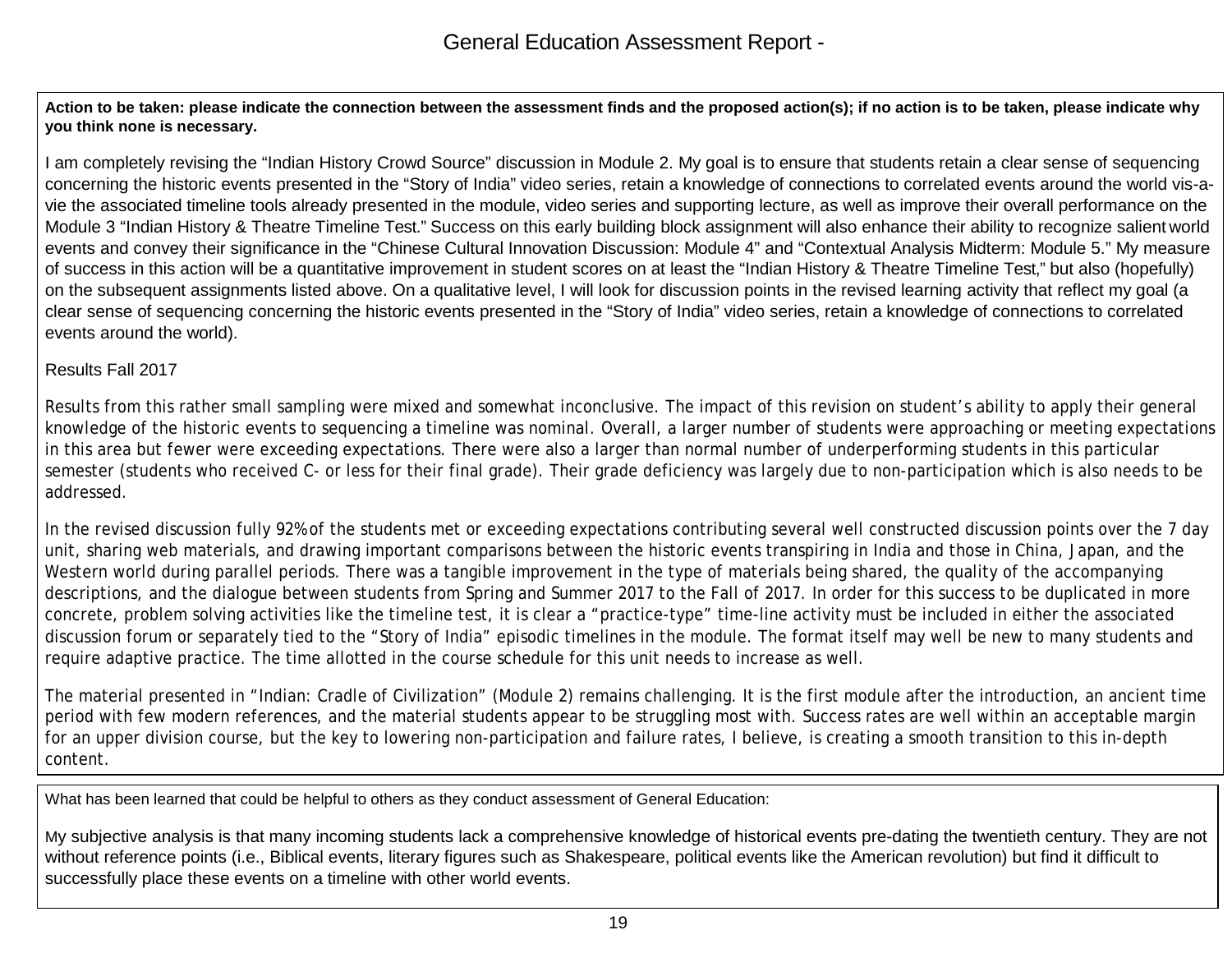### General Education Assessment Report THT 365 Theatre of India, China, and Japan

**Assessment tool and measure used. Did you use the type of tool (exam questions, assignments, essays, etc.) and measure (quantitative or qualitative) identified in your assessment plan update? If so, please cut and paste here the information from your assessment plan update. If not, please indicate both what you used instead and the rationale for doing so. If more space is needed, you may attach an extra sheet.**

Over the course of the Spring 2017 and Summer II 2017 semesters we assessed learning outcomes using the following tools:

- *1. Knowledge and skill area/ World Awareness*
	- a. Indian History & Theatre Timeline Test: Module 2
	- b. Chinese Cultural Innovation Discussion: Module 4
	- c. Contextual Analysis Midterm: Module 5
- *2. Knowledge and skill area/ Fine and Performing Arts*
	- a. Final Project Option #1 MULTI-MEDIA Performer Bio on YouTube: Module 8
	- b. Final Project Option #2 STUDY GUIDE: Module 8

This broad array of tools were selected to offer maximum data points and support both qualitative and quantitative assessment. Our original assessment plan update included the use of exam questions from a large pool, random block, matching test (Item 1a listed above). Our current assessment includes data from that test as well as the four other tools listed above. This offers five times the number of assessment samples allowing us to determine a more precise *mean level of comprehension. It also reduces the effect of outliers such as individual* assignment non-participation. This methodology also allows us to track the progression of these skills over a significant portion of the semester, the application of these skills in multiple contexts, and offers a strong indication of whether the learning activities are aiding students' retention of key concepts.

**Item 1a (Indian History & Theatre Timeline Test: Module 2)** was specifically chosen to assess students ability to recall and restate facts regarding world cultural events and correlate them to events of a similar era in Central Asian history. This step is the foundation level of Blooms Taxonomy the pedagogical model that I work from.

**Item 1b (Chinese Cultural Innovation Discussion: Module 4)** offers students the opportunity to demonstrate their ability to rise to the next level of cognitive processing using these concepts, namely to describe, discuss, and explain the significance of cultural innovations and connect them to similar cultural or scientific steps forward that occurred in other parts of the world in the same era. This would fulfill the *World Awareness* learning objective 1 outlined on the General Education Assessment. The assignment also requires students to place these events on a timeline with Indian History events presented in multiple modalities throughout Module 2. Analyzing the results of this discussion forum offers a qualitative look at whether students are correlating cultural progressions of two distinct Asian societies and applying their knowledge in a new situation; obtaining a third level in the progression of this teaching strategy.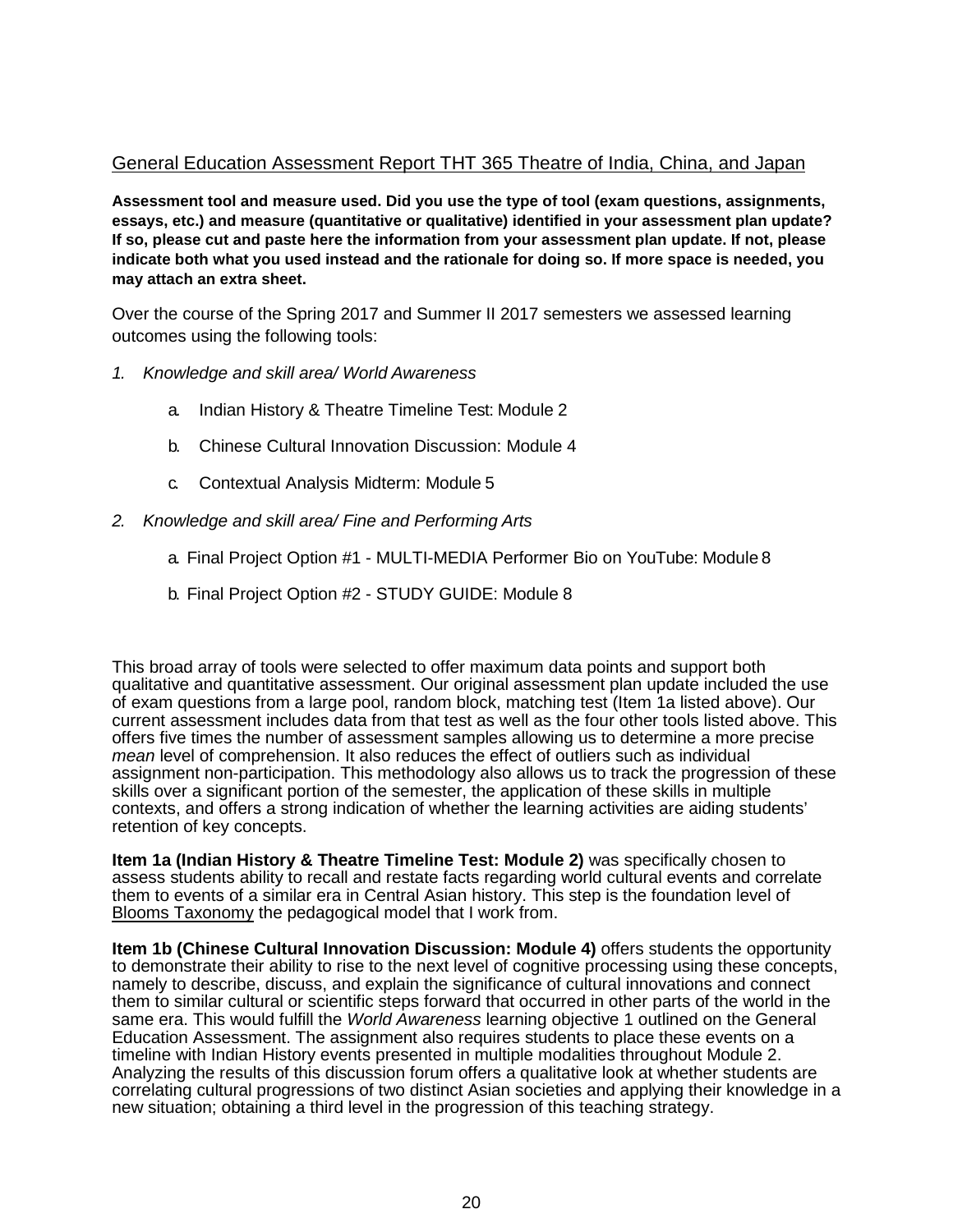**In item 1c (Contextual Analysis Midterm: Module 5),** the question now becomes "can students organize, compare, and effectively analyze these concepts and thereby take an additional step toward forming critical judgements about these world events?" The tool we've chosen is a formally structured research paper with a detailed multi-layered rubric. This assignment carries significant grade weight to encourage maximum participation with ample time allotted for student preparation and execution of the assignment. This assignment requires that students "*offer historical context directly linked to the development of this form of theatre*." This context is further identified in the assignment instructions as being "*the socio-political circumstances at the time of the this form of theatre's inception. As the style you have chosen rose in popularity, what aspects of this society are most reflected in the work?*" Assessing the participants ability to analyze these connections directly intersects with the World Awareness learning objective that students demonstrate knowledge of "*the distinctive features of the history, institutions, economy, society, culture., etc. of one non-Western civilization.*"

**Final Project Option #1 and #2 (Item 2a & 2b)** require students to use both visual and written sources to convey an intimate understanding of the life and work of a single performer or a specific production of a single performance ensemble. These profiles are delivered in multimedia formats, accompanied by written descriptions, utilizing cited sources. Close scrutiny of either of these projects offers a clear qualitative assessment of a student's ability to interpret and explain at least "*one principle form of artistic expression and the creative process inherent therein*" as required in the Fine and Performing Arts learning outcome (2) as well as organize that information and generate creative material based on that knowledge. My assessment includes evaluating the student's ability to connect the individual artist's contribution to the overall style of Asian performance they are working in. I also assess their level of their work in illustrating the creative process through both word and image, as well as explaining a progression in the individual artists career or the development of a specific work of art by an ensemble.

## **Percentage of questions students will have to answer correctly for each of the following categories:**

| >90%Exceeding Expectations   | >80%Meeting Expectations     |
|------------------------------|------------------------------|
| >70%Approaching Expectations | <70%Not Meeting Expectations |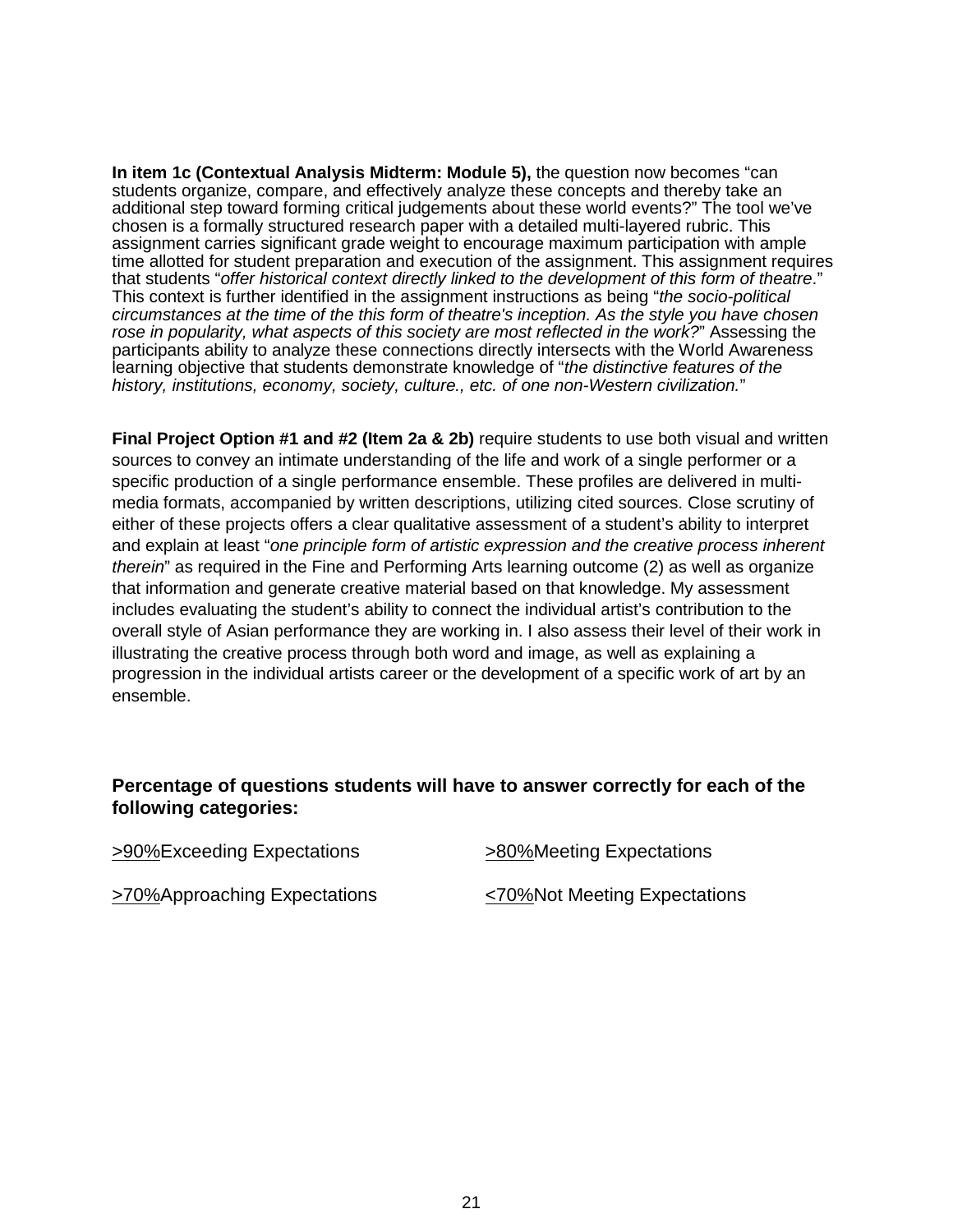**Knowledge of either a broad outline of world history, or the distinctive features of the history, institutions, economy, society, culture., etc. of one non-Western civilization.**

Results based on an aggregated 3 semester, 57 student cohort:

| Item | <b>EXCEEDS</b> | <b>MEETS</b> | APPROACHED NOT MEETING |  |
|------|----------------|--------------|------------------------|--|
| A.   | 22             | 21           |                        |  |
| B    |                |              |                        |  |
| C.   | 32             | 15           |                        |  |

## **Understanding of at least one principle form of artistic expression and the creative process inherent therein**

Results based on an aggregated 2 semester, 32 student cohort:

| <b>Item</b> | EXCEEDS | MEETS APPROACHED NOT MEETING |  |
|-------------|---------|------------------------------|--|
| A. & B.     | - 33    |                              |  |

| <b>Indian History Crowd Source discussion results</b> |  |  |  |  |
|-------------------------------------------------------|--|--|--|--|
|-------------------------------------------------------|--|--|--|--|

| <b>Item</b> | <b>EXCEEDS</b> | MEETS | APPROACHED NOT MEETING |  |
|-------------|----------------|-------|------------------------|--|
| F'17        |                |       |                        |  |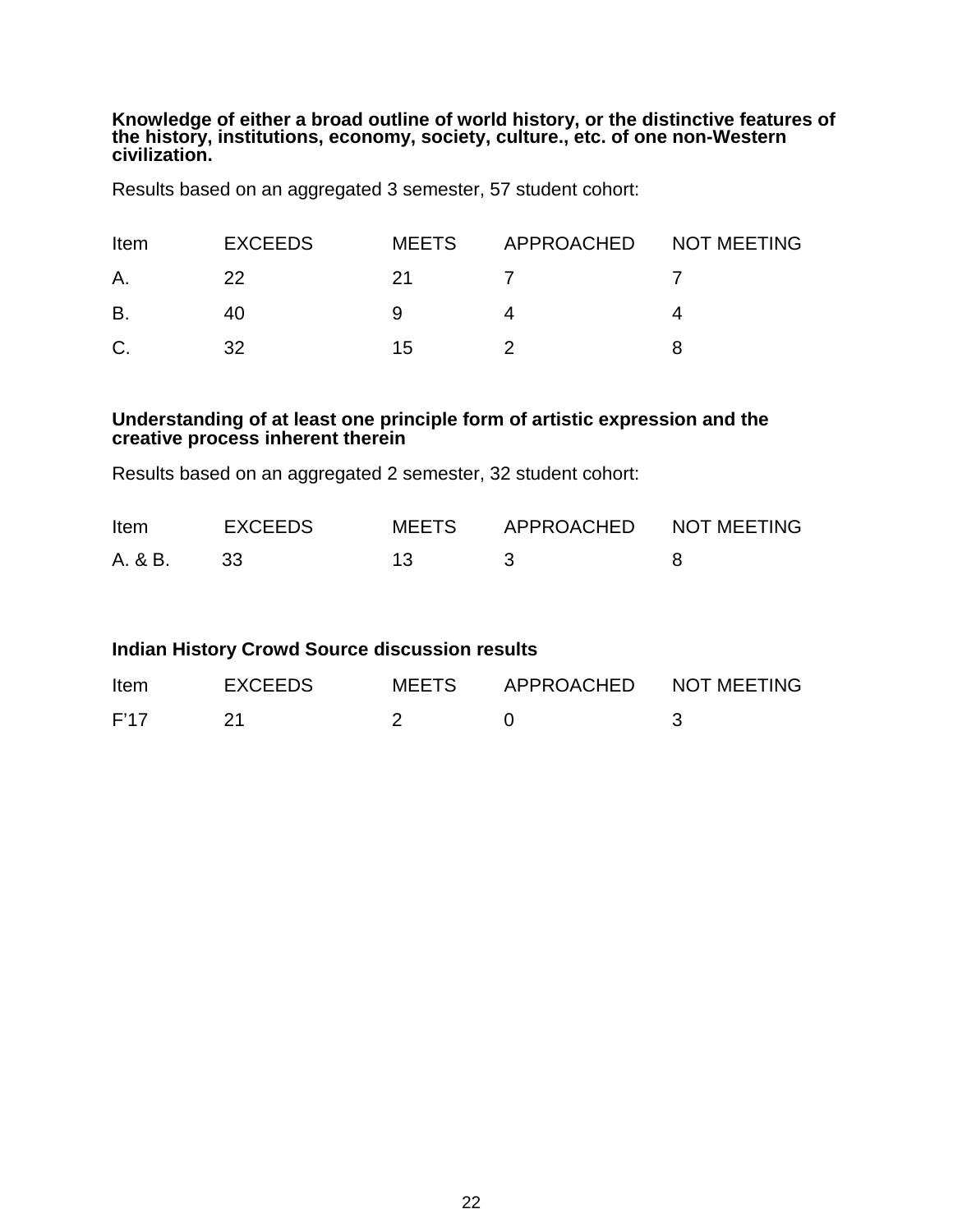# Appendix 2—Insights

Here you will find comments concerning communication and process, teaching and teaching supplements, and other advice, comments, and suggestions.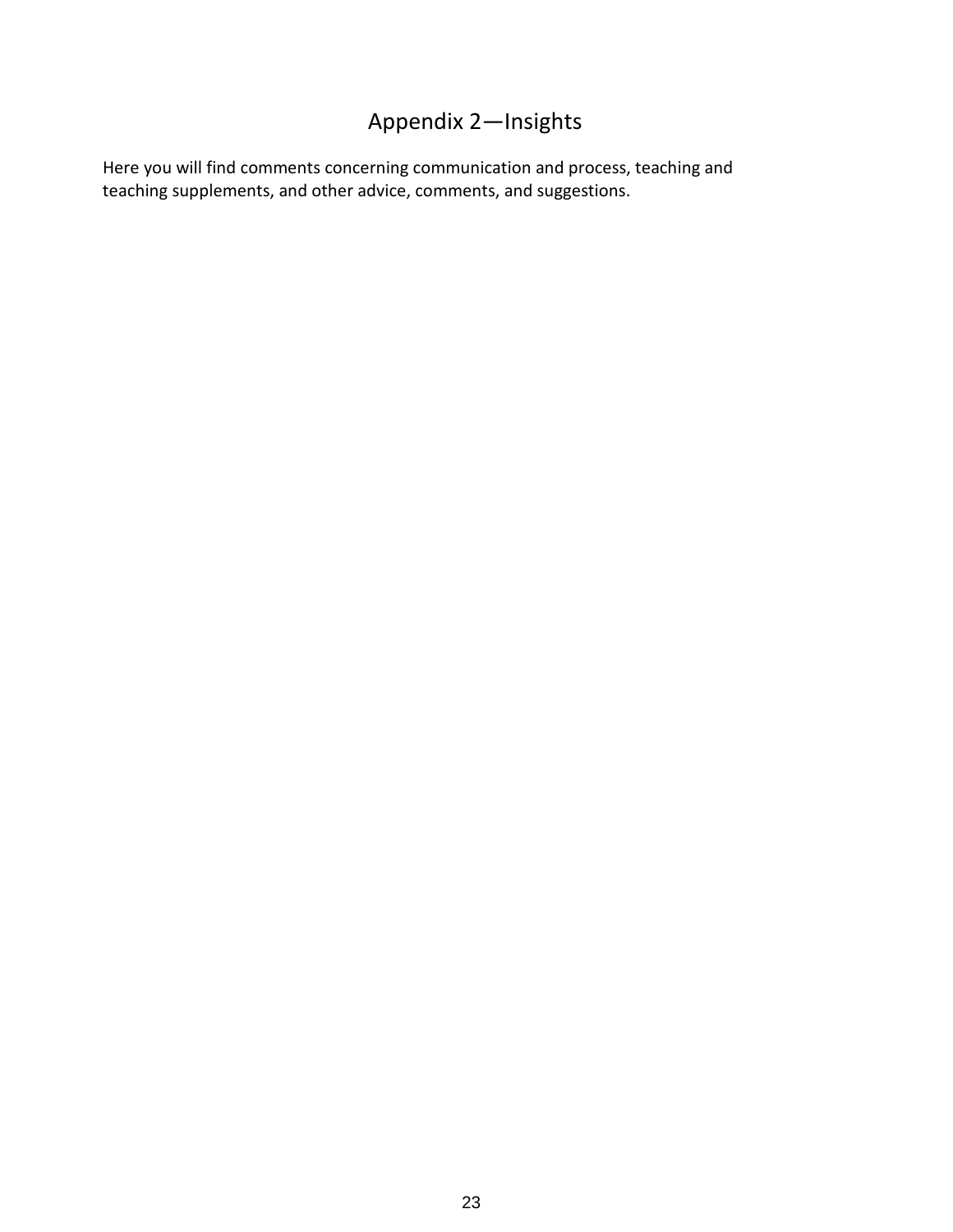The advice section that follows is organized in the following groups: communication and process, instruments, teaching and teaching supplements, and other advice that is either course/discipline specific or of a general nature.

### Communication and Process

--Earlier awareness not only that assessment is taking place in the present semester, but knowledge of the format for the general education assessment report (e.g. whether results have to be reported for each learning outcome) would make assessment more manageable. Also, suggesting a standard of practice within the department for assessing students (say, to assess 50%, or 100%, of those who complete the assignment during which assessment is to be completed) may make assessment more uniform.

--We need to further specify what is meant by "conventions and methods" in each of the Humanities disciplines. This is unclear from simply examining the results of my own course section. Having a consistent assessment tool across multiple course sections holds the promise of having great power, if themes can be discovered across course sections taught by different professors.

--Providing the forms that need to be completed, such as this form, before the assessment is being conducted on final exams would be of great assistance.

--Like any study, assessment of learning outcomes is more meaningful when one can control for variables. In this case our past two assessment tools differ radically from the tool used now both in type and targeted sample (course or exam grade vs specific questions keyed to each learning outcome and combined courses and sections vs. two sections of single courses). Moreover, in the three-year period two Art History faculty members created online sections of Art 250 and Art 251 and two faculty participated in the e-text pilot, and one faculty transformed Art 250 to a fully Open Educational Resources platform. The data suggests that students enrolled in these courses thrive, but we do not know if any one factor is more effective. We lack the resources to engage in analysis of several variables: major, e-texts, sequence of courses, year in program and transfer status, online or face to face courses, and the use of conventional textbooks, e-books, online learning supplements, and / or OERs alone or as supplements. It might be helpful to plan a longitudinal study of one or more of these variables over a longer (more than three year) cycle.

--Dr. Seppi provided our committee with a well-crafted writing assignment and narrative description of how it fit into the course. Since this will also be assessed for WAC, her work will help us integrate future assessment.

--What has proven most valuable to the Europeanists in our transition to a new method and practice of assessment is discussing how our colleagues in the World history group have modified their assessment practice and modelling their methods. That may prove helpful for others.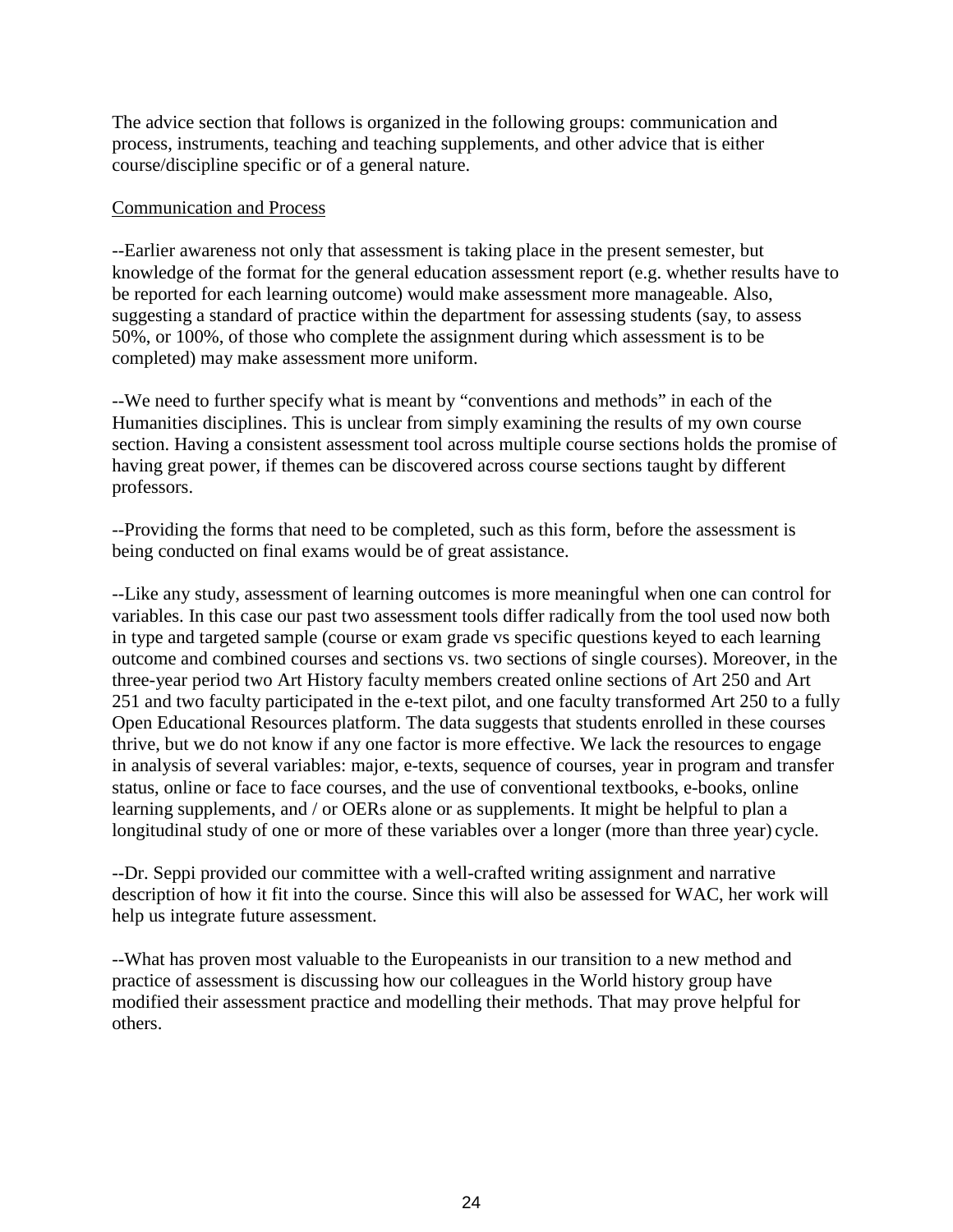--This [what has been learned that might be helpful to others] is unclear from simply examining the results of my own course section. Having a consistent assessment tool across multiple course sections holds the promise of having great power, if themes can be discovered across course sections taught by different professors.

### Process and Instrument

--In assessing whether or not the general education requirements have been met in a particular philosophy course there are two factors to consider. The first factor is related to the course content and the second to the assessment tool. Philosophy courses lend themselves to providing important context to the unique features of Western civilization. They provide the arguments that were made in defense or opposition to the social and cultural institutions of their times. When using philosophy, it is important to note those features of the society that made the remarks timely and also timeless. In focusing on the timelessness aspect, like philosophers sometimes do and which was done in this course, philosophy's application to the history and institutions that birthed the arguments is lost. Thus the course content must be designed in advance to stress the relevant information that is being assessed, especially with respect to Learning Outcome two (relate the development of Western civilization to other regions of the world). In conducting a General Education Assessment then, it is particularly important in philosophy to discuss the aims of the assessment prior to the design of the course itself so that the relevant contexts could be included in the course. Correspondingly, the assessment tool must be designed with that feature as well. The assessment instrument used for PHL 235 and should be sustained. The course itself should be modified and will be in the manner specified above. This will help ensure that the committee, instructor, and evaluation instrument are all "on the same page" with respect to the General Education Assessment.

--What has been learned is that the assessment tool is geared toward a certain way of teaching the course.

--The science literacy/world awareness test, is an appropriate tool for assessing the world awareness – natural sciences knowledge of the students and other professors teaching similar courses may adopt this test for assessment purposes.

--1. Be flexible to changing measures with changes in course instructor, as this is bound to happen at faculty leave for other opportunities or get alternative assignments. 2. The department assessment coordinator should work with the course instructor at the beginning of the semester to identify artifacts embedded in the course that will measure the learning outcomes. Instructor cooperation with this should be a department expectation.

--It would have been helpful for our assessment purposes if the instruments had been approved by the assessment committee before instructors used them in their courses. Instructors were given information about the assessment process but were never asked to have their measures officially approved before administering them to their students. Before the courses began, I met with each instructor to explain what we would be assessing in their courses and gave them copies of the assessment plan and then reminded them about the assessment requirements throughout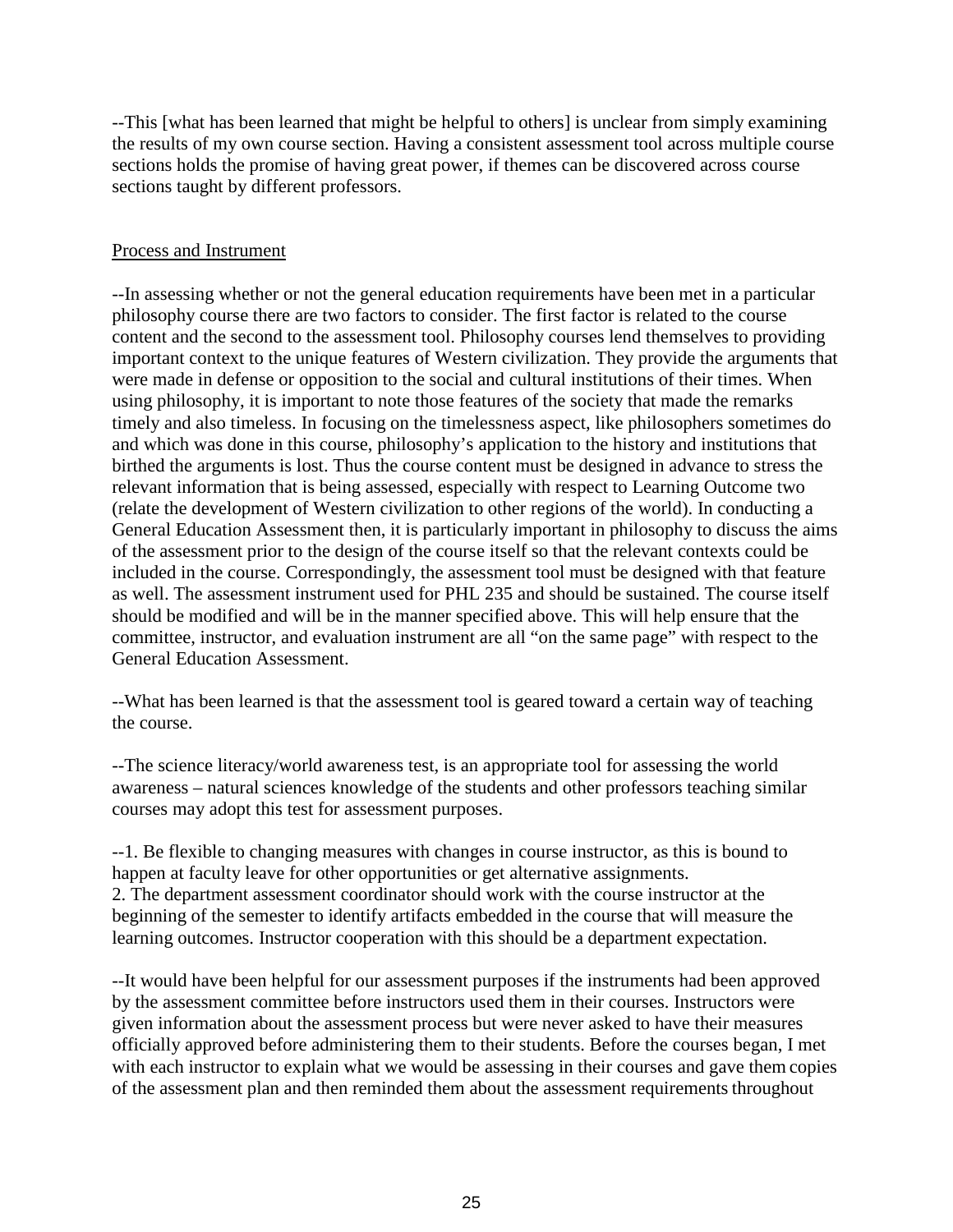the semester. I offered to look over their measurements but did not specifically ask to see them before they used them in their courses. The assessment committee understands now that to ensure strong tools, more feedback to individual instructors on the measures the instructors plan to use in their courses would be helpful prior to conducting the assessment.

--1. Each instructor responsible for enacting and evaluating the assessments for the General Education Assessment Plan should (a) have the opportunity to review and discuss the assessment and its relationship to the Gen Ed Learning Outcomes prior to teaching the associated course; (b) know the required nature of the assessments so there is faithful implementation; (c) have access to models of what represents a performance at each rating (to promote inter-rater reliability) and (d) have a departmental contact person for questions regarding the assessment and support in reporting the outcomes.

2. Rubrics should be reviewed to assure that (a) they will serve to provide data in the waysthat it needs to be reported; (b) there is consistency across ratings in the criteria that are being assessed.

--Course assessment is a good practice for faculty to engage: this helps to break the monotony of the bias against 3 point rubric scales. For example, if a three point rubric is used, there is less room to grow from an assessment and learning perspective. Students may be arbitrarily assessed as meeting expectation when they are simply developing and need more work. Using the four pronged approached allows you to take a closer look at how we are meeting the learning outcomes for the courses we teach. Our student demographics are growing in diversity bringing alternative learning styles to the classroom. This will ultimately help us as faculty remain open to continuously improve and adjust our pedagogical practice for student success.

--It would have been helpful for our assessment purposes if the instruments had been approved by the assessment committee before instructors used them in their courses. Although we gave the instructor information relating to the assessment plan and example assessment measures, the assessment committee understands now that to ensure strong tools, more feedback to individual instructors on their own plans would be helpful prior to conducting the assessment.

--Plan the assessment methods well in advance.

--Plan well in advance the strategy to conduct assessment.

--Having gone through this process, there are two things of note that I would suggest to anyone conducting GE assessment or planning to conduct it in thefuture:

- 1. Be sureto gather and retain all items you wish to assess(thismight involve photocopying students' responses to essay questions before you return the essays to the students, for example) and store them in one place (a single folder in afile cabinet works) at the end of the semester in which the course is taught. Since there is quite abit of time betweenthe initial assessment plan and when the final assessment is due, it can be challenging to locate the necessary information if it has not been organized and filed right after you teachthecourse.
- 2. Don't forget to take advantage of on-campus resources like the Office of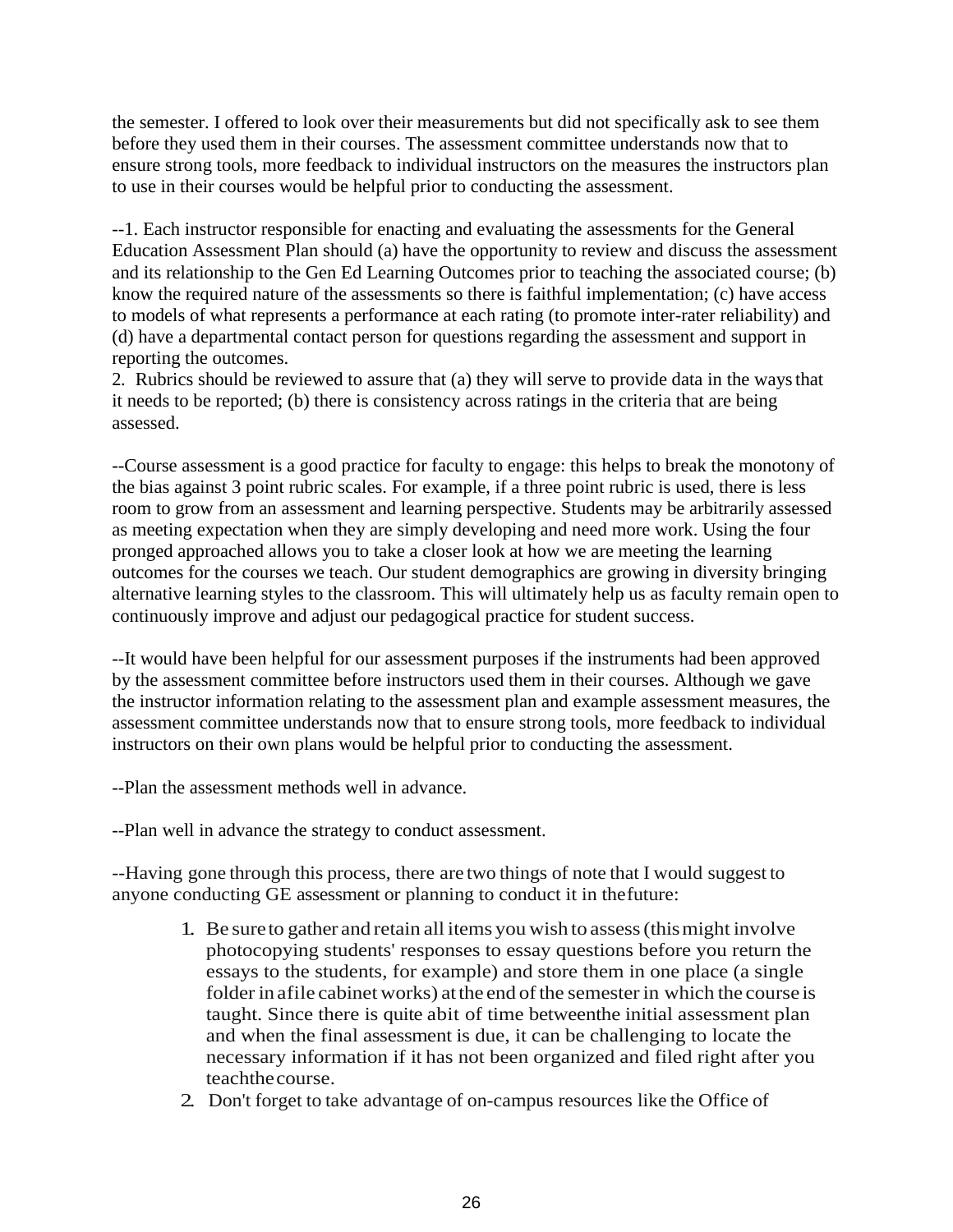Learning Services (with options for students in need of tutoring in all areas) and the Writing Center (part of the OLS). Both can be of assistance in helping your students succeed.

### Teaching and Teaching Supplements

--Better online resources and peer collaboration (tutoring) provide more options for students seeking help during evenings and weekends.

--We need to play around more with different ways of organizing information in blackboard. Perhaps a workshop on blackboard tools for the assessment process might be useful?

--I believe teaching with a theme helps students' learning. The story below convinced me my approach was effective. Last year, I went to read AP test at Salt Lake City. I met a reader, who was a high school teacher, at cafeteria during lunch hour. He approached me and asked me "Are you from SUNY Oswego." I told him, "Yes." He said: "I had a class with you when I was a curriculum and instruction social studies major at Oswego. You taught us tradition, transition and transformation of tradition in pre-modern Asia." This convinced me that students might forget the details they learned in class, but this approach would give them a sense of history that they could carry with them after their college career.

--In Fall 2017 I taught two sections of the same class ("HIS 215, Introduction to Latin America Civilizations"). As far as my Department is concerned, the size of this class is considered "small," with only 18 students enrolled. Compared to my other class of about 85 people, the size of the class is always a noticeable difference in how knowledge can not only be discussed in the classroom but also how students can master it by making connections from knowledge they have acquired in other classes and from their own personal experience/backgrounds. In this class, at least half the students needed little to no incentive to ask questions or provide additional information based on what they already knew (for example, study abroad experiences).

--Not every student will perform as expected in retaining information pertaining to the life and accomplishments of historical figures from other cultures. This might be an obvious statement when it comes to those who have poor attendance but not when it touches upon the more engaged students in the class.

--To increase number of review days.

--This model of flipped classroom, clicker use, and lecture capture is effective for large class instruction. As this class is a mix of biology/zoology majors, anthropology majors, and nonscience majors, this shows that the students will gain a deeper understanding, regardless of background, using these techniques. I believe all classes, regardless of size, should utilize lecture capture. While helpful to students with learning disabilities, it benefits all students as a learning tool. Additionally, the flipped method can be used in any course, regardless of size. Although it takes time to set it up initially, it is easy to use and maintain.

--Faculty who wish to develop online courses should be aware of the differences in using various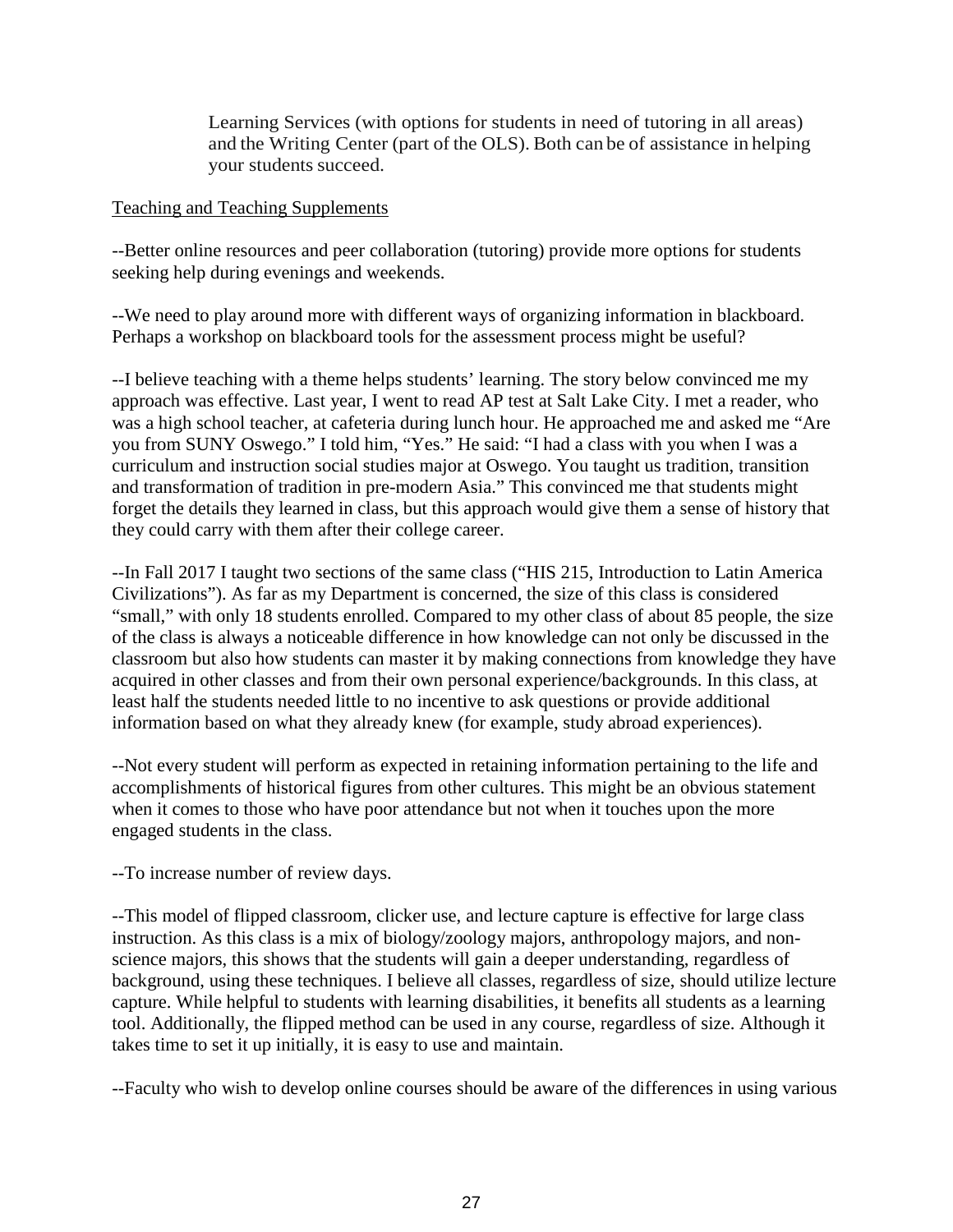tools and measures to assess learning outcomes between a traditional face-to-face class and an online one.

--Faculty who have taught online courses should exchange ideas on how to best motivate students from a diverse population to engage in online activities on a regular basis.

### Other Advice, Comments, and Suggestions

--This assessment verifies an impression that is shared among many who teach logic (i.e. Valid Reasoning). That impression is that students can know how to prove validity without really knowing what validity is. They can have procedural knowledge and yet lack declarative knowledge.

--I have learned that despite quizzing the students on Popper and Kuhn and the students generally doing very well in grasping the general concepts put forth by both, they were unable to understand the concepts to the level of detail to which they were assessed. I have noticed that students seem to perform worse on final exams than exams at other times in the semester, but that may be irrelevant and/or not an accurate generalization. The majority of students are usually capable of grasping the general idea presented to them and forming an adequate picture of what is going on, but when tested as to whether they really thoroughly understand philosophical material, the results can be disappointing for the instructor.

--Currently, there are 5 courses approved for the General Education World Awareness Fine Arts requirement. In the calendar year 2017, only 3 of the courses were offered: CRW 250 (3 sections), Mus 115 (2 sections), and Tht 363 (3 sections). While small sample sizes may make assessment difficult, smaller classes allow for greater instructor/student interaction and support the higher student accomplishment evidenced in the quantitative assessment.

--In Fall 2017 this was a new class. Over the course of the semester a number of students approached with their concerns that the material was challenging, although they enjoyed the lectures. A lack of familiarity of the material is a continuing challenge when teaching Gen Ed courses covering world cultures, as is the fact that courses such as this one tend to cover not just one or two countries but in this case several.

--My subjective analysis is that many incoming students lack a comprehensive knowledge of historical events pre-dating the twentieth century. They are not without reference points (i.e., Biblical events, literary figures such as Shakespeare, political events like the American revolution) but find it difficult to successfully place these events on a timeline with other world events.

--I would expect any professor of philosophy to produce similar results.

--What has been learned is that things are going well in German and that it may very well be a model program.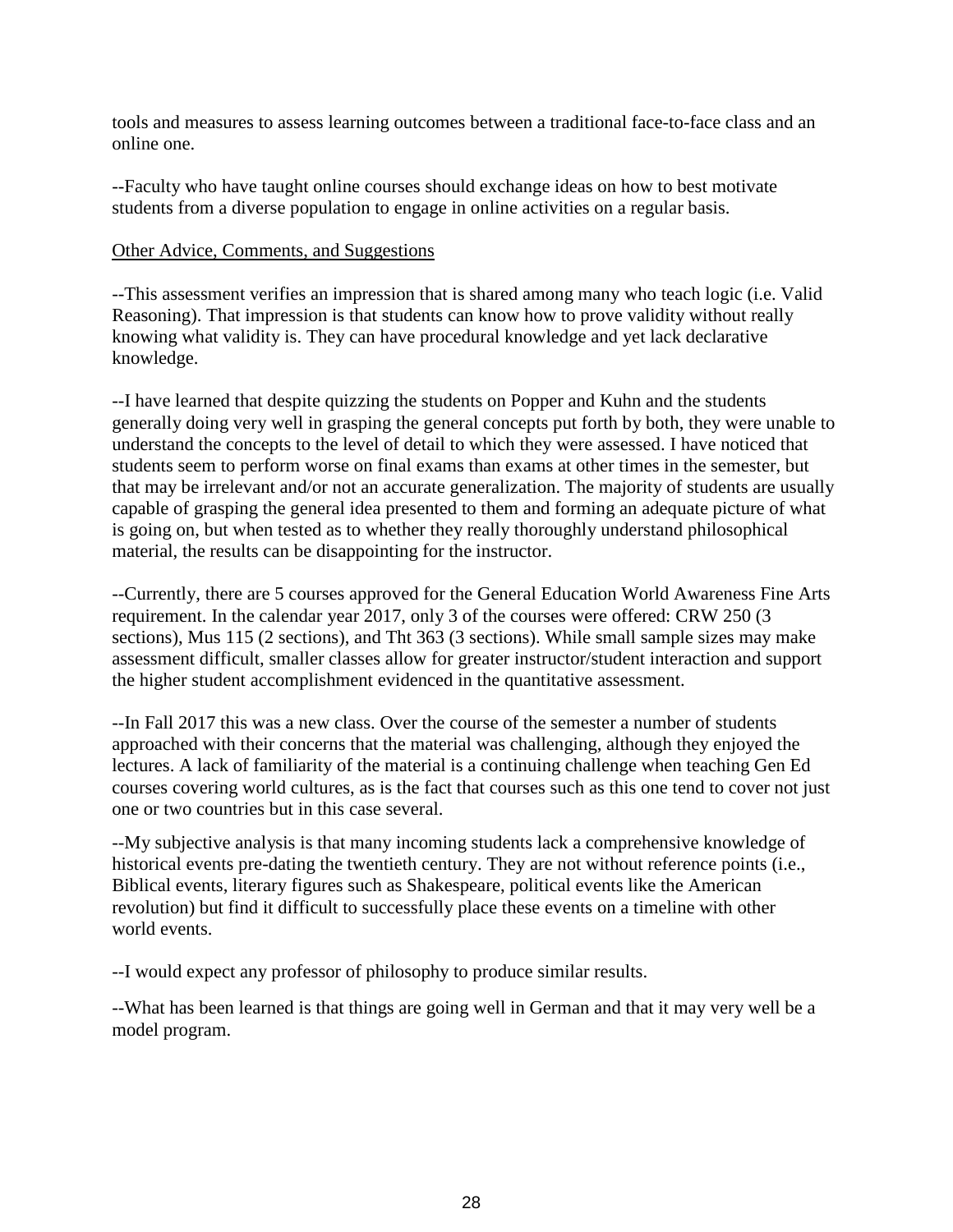## Appendix 3—Rubric

Here we include the rubric members of the General Education Council and the Assessment Advisory Committee used as part of the review of your general education assessment reports.